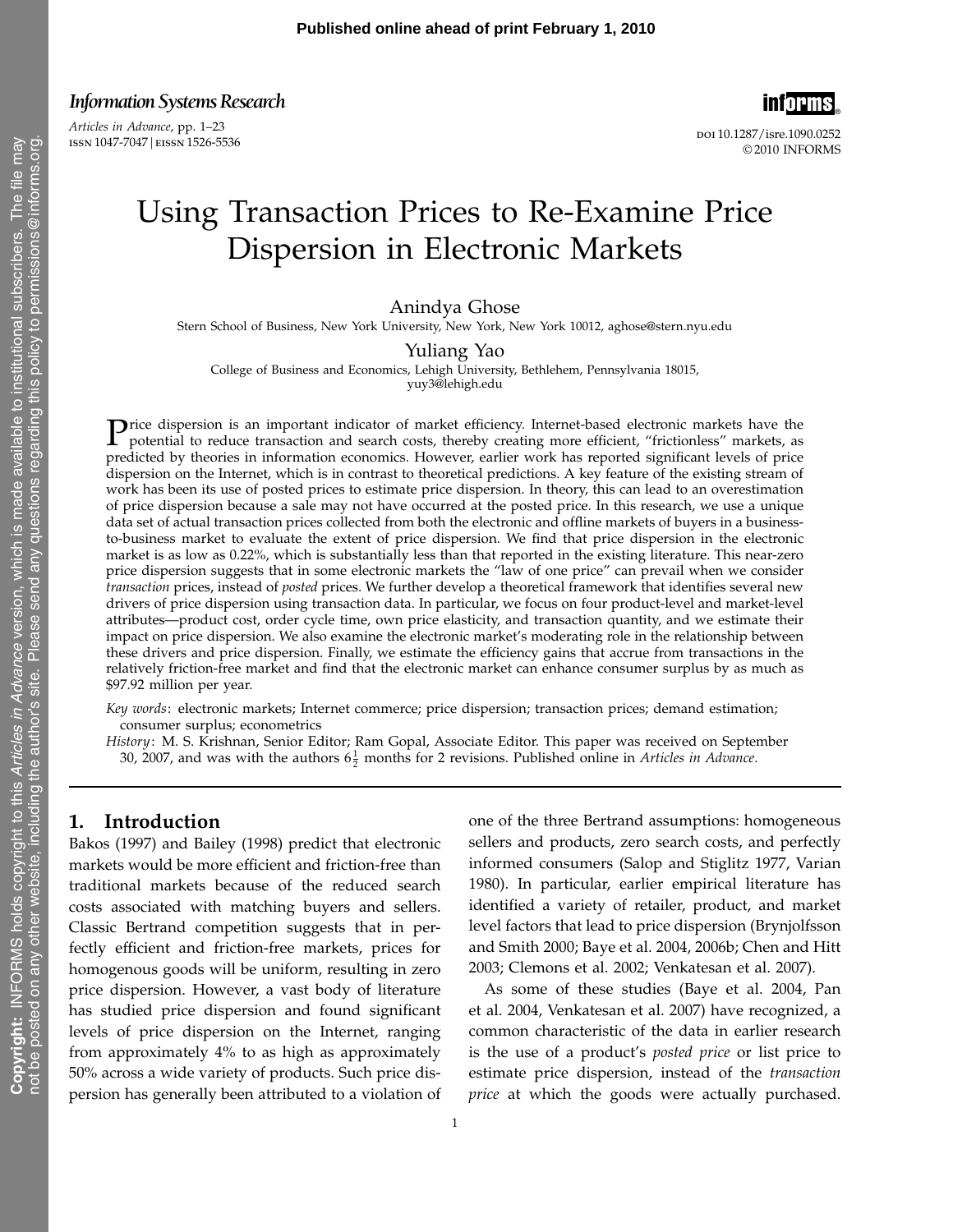Pan et al. (2004) mention that some retailers bait and switch, i.e., they strategically advertise a low price but do not honor that price. Hence, using posted prices can lead to different estimates of the extent of price dispersion than using transaction prices. To illustrate this, a recent search for the posted prices for a pencil sharpener from the GSA Advantage! Website (the electronic market from which we gathered our data), shows that the posted prices for this product ranged from \$35.22 to \$47.41. However, the data on actual sales of the same product in our data set reveal that the price dispersion is significantly smaller in magnitude than \$12.19, on the order of a few cents. Because a sale could only have occurred at the lowest posted price, none of the higher posted prices might have actually resulted in a sale. Hence, any analysis from such data would lead to an upper bound on the actual level of price dispersion. One potential remedy to the data limitation in earlier work is to weight prices by a retailer's popularity, a proxy for sales, as done by Brynjolfsson and Smith (2000). Not surprisingly, they find less price dispersion, in terms of weighted prices, on the Internet than in conventional channels. Using unweighted prices, the results are the opposite; that is, price dispersion online is slightly higher than in comparable conventional markets.

Such possibilities motivate the development of a nuanced theoretical framework to better understand the drivers of price dispersion using transaction prices and to estimate price dispersion using transaction data. Transaction prices are market clearing prices and reflect buyers' choices made after observing the various prices offered by different sellers. The current literature has not yet examined these aspects.<sup>1</sup> Toward investigating this phenomenon we use a unique data set of 3.7 million records, encompassing transactions for the Federal Supply Service (FSS) of the U.S. Federal government in fiscal year 2000, to estimate and compare the extent of price dispersion in the FSS' electronic and traditional markets. We also investigate the drivers of price dispersion in electronic and traditional markets and the electronic market's moderating role on these drivers on price dispersion.

Furthermore, we seek to understand the increase in consumer surplus from the increased convenience to buyers of searching and purchasing in electronic markets. Using data from the year 2000 also facilitates some comparison of price dispersion levels to earlier findings in literature that mainly used data generated around the same time period.

Besides the fact that the FSS data set gives us access to transaction prices, it also offers a few other advantages. First, the FSS is regulated more closely than the various electronic markets established by online retailers or shopping bots. Unlike most of these markets, vendors in the FSS' electronic market must be certified before participating in any transaction. This vendor screening process can, to a large extent, mitigate the effect of differences in branding or reputation among sellers, which may create potentially confounding effects on the levels of price dispersion. Second, the FSS offers both an Internet-based electronic market and a traditional physical market. The provision of these two markets allows us to examine the differences in price dispersion across these two channels. Because both markets operate within the same context and have the same vendors, this renders better control over other factors that could affect pricing decisions. Finally, the time-series characteristic of the data enables us to evaluate price dispersion for thousands of products in a large number of product categories for a prolonged period of up to a year.

Our paper aims to make the following contributions. First, we develop a conceptual model and formulate hypotheses for analyzing the drivers of price dispersion when using data consisting of transaction prices. In particular, we focus on four market- and product-level attributes—product cost, order cycle time, own price elasticity, and transaction quantity which have not been studied in earlier literature on price dispersion in their exact form because of the absence of data on actual transactions. Second, we show that when measured using transaction prices, price dispersion in the electronic market can be close to zero. This is substantially lower than that reported in the earlier literature using posted prices but is in accordance with many of the theoretical predictions in the literature on information economics (e.g., the theory of search costs). Our paper thus makes a contribution by highlighting the outcome from using

 $^{\rm 1}$  Some earlier work in financial markets shows that price dispersion continues to exist even when there are institutional buyers (see, for example, Garbade and Silber 1976).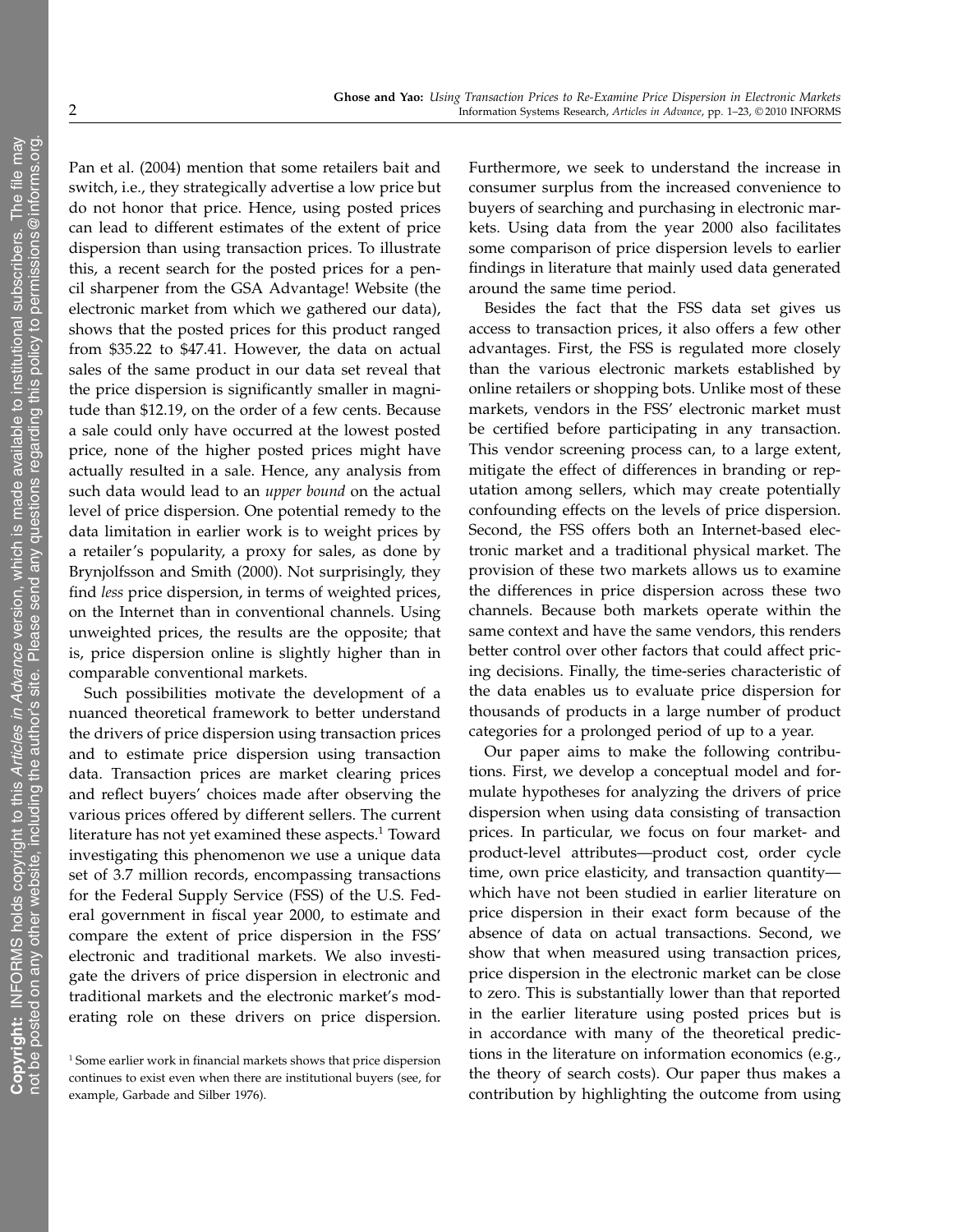transaction prices to make inferences about price dispersion instead of posted prices. Furthermore, we also show that price dispersion in the electronic market is significantly lower than in the traditional market. This result is consistent with some work in the earlier literature, all of which used posted prices, supporting the theoretical argument that search cost in electronic markets is lower than that in traditional markets (Bakos 1997, Smith and Brynjolfsson 2001, Smith 2001). Given that our findings are different from those in many earlier studies, we point out that our findings should be interpreted in light of the differences in the research settings. Third, because the electronic market also has the potential to increase consumer welfare because of its greater shopping convenience and lower search costs, compared to that of traditional markets, we estimate the efficiency gains accruing from transactions in such friction-free markets. Our analysis reveals that consumer surplus is enhanced by as much as \$97.92 million per year because of the availability of the electronic market. This finding thus contributes to the literature on the welfare benefits of the Internet (Brynjolfsson et al. 2003, Ghose et al. 2006, Bapna et al. 2008, Forman et al. 2009). Consistent with an emerging stream of work (Granados et al. 2009), we find that online markets exhibit higher own price elasticity, compared to that of offline markets. Thus, our paper also contributes to the literature that compares demand estimation in electronic markets with that in traditional markets (Chellappa et al. 2007).

The rest of the paper is organized as follows. Section 2 reviews the relevant literature and theory, and it develops hypotheses with a nuanced theory of price dispersion. Section 3 describes the empirical context, data and descriptive analyses. Section 4 presents our econometric analyses and results. Section 5 presents the analysis of consumer welfare estimation. Section 6 discusses our findings. Section 7 concludes the study and discusses its limitations.

# 2. Theory and Hypothesis

### 2.1. Literature Review

Two streams of research are relevant to our study. One stream estimates the level of price dispersion online, tests whether online price dispersion is lower

than that in offline markets, and examines market and product-level drivers of price dispersion. The second stream of work examines changes in consumer surplus from the introduction of markets and goods. We discuss the relevant work from the first stream in this section and from the second stream in §5.

A growing body of empirical research has examined the issue of price dispersion in electronic markets. All of these studies have found a significant level of price dispersion on the Internet. Based on Pan et al. (2004), we summarize this body of research and its findings in Table 1, with a few modifications. The summary shows that published price dispersion varies greatly, from as low as 4% to as high as  $57\%$ <sup>2</sup> Earlier theoretical and empirical work suggests that price dispersion may result from bundling products with services (Brynjolfsson and Smith 2000, Baye et al. 2004); differences in brand, reputation, and trust across sellers (Brynjolfsson and Smith 2000, Baye et al. 2006, Chen and Hitt 2003); retailer heterogeneity (Smith and Brynjolfsson 2001, Baylis and Perloff 2002, Bailey et al. 1999); product heterogeneity (Baye et al. 2006); price discrimination (Clemons et al. 2002); randomized pricing strategies by firms (Varian 1980, Chen and Hitt 2003, Ghose et al. 2007); interaction between retailer and market characteristics (Venkatesan et al. 2007), multiple channel operations (Ancarani and Shankar 2004, Pan et al. 2003b); and differences in vendor price format such as everyday low prices (EDLP) (Sin et al. 2007, Chellappa et al. 2007).

A number of studies have compared online price dispersion to offline price dispersion. These studies are summarized in Pan et al. (2004). We have reproduced their table in this paper as Table 2, with modifications. Although some studies have found that online price dispersion is higher than offline price dispersion (e.g., Bailey 1998, Brynjolfsson and Smith 2000, Erevelles et al. 2001, Clay et al. 2002), others have found that online dispersion is lower than offline dispersion (e.g., Scott-Morton et al. 2001,

 $2$  An exception is the work by Ellison and Ellison (2005), which examines price dispersion on the Internet for computer memories using a limited data set of transaction prices collected from Pricewatch.com. They find a price dispersion of 4%, which is much lower than the average reported in other studies.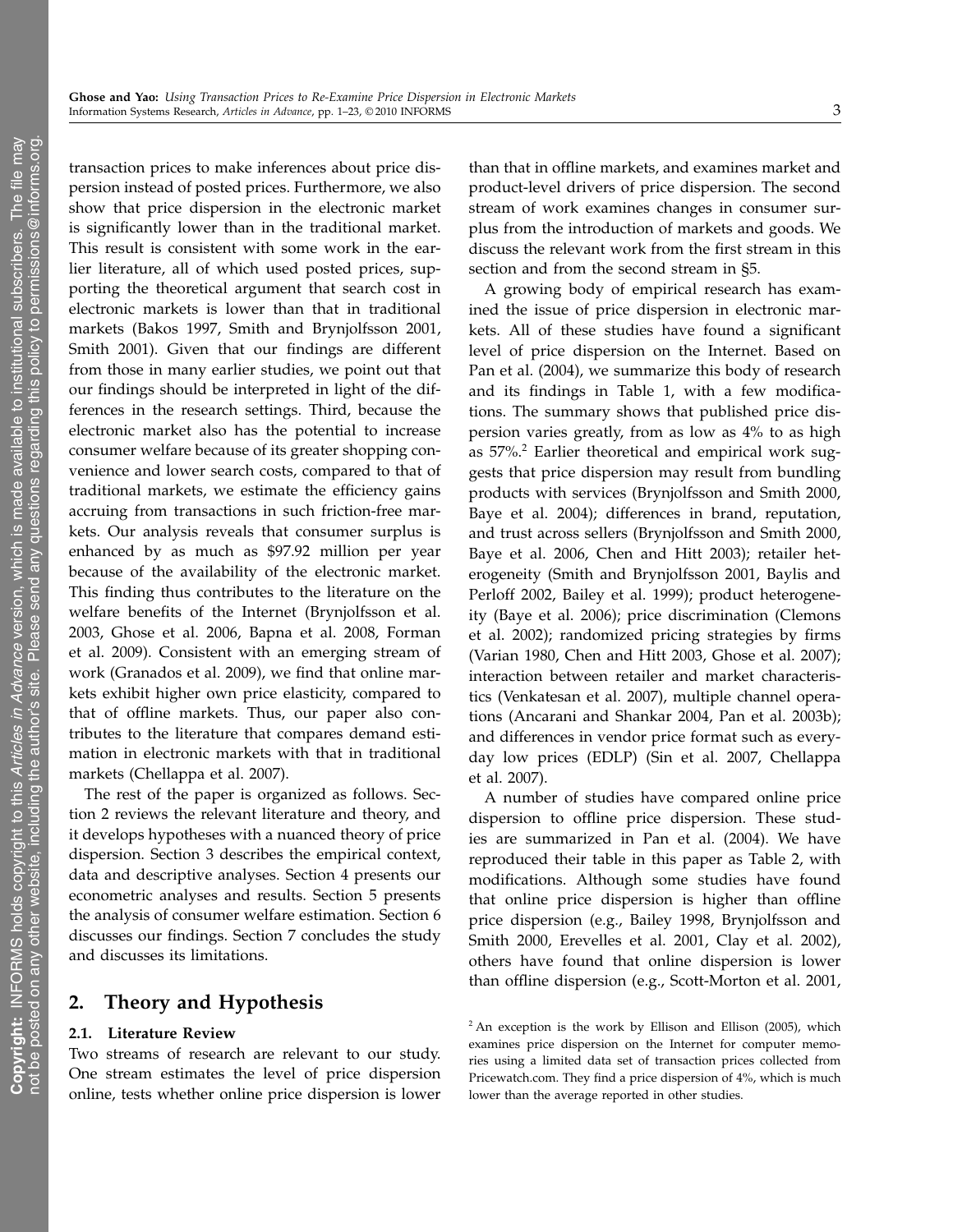|                               | Period of<br>data | Percentage<br>difference | Coefficient of<br>variation $(%)$ | Product category                                                 |
|-------------------------------|-------------------|--------------------------|-----------------------------------|------------------------------------------------------------------|
| Clemons et al. (2002)         | 1997              | Up to 28                 |                                   | Airline tickets                                                  |
| Bailey (1998)                 | 1997-1998         |                          | $7.07 - 17.61$                    | Books, CDs, software                                             |
| Brynjolfsson and Smith (2000) | 1998-1999         | $25 - 33$                |                                   | Books, CDs                                                       |
| Clay et al. (2002)            | 1999              | $27 - 73$                |                                   | <b>Books</b>                                                     |
| Clay et al. (2001)            | 1999-2000         | $32 - 65$                | $12.9 - 27.7$                     | <b>Books</b>                                                     |
| Clay and Tay (2001)           | 2001              | $23 - 42$                |                                   | <b>Books</b>                                                     |
| Baye et al. (2004, 2006)      | 1999-2001         | $57*$                    | 12.6                              | Electronics                                                      |
| Baye et al. (2003)            | 2000-2001         | 40*                      | 10                                | Electronics                                                      |
| Scholten and Smith (2002)     | 2000              |                          | $12.87 - 14.5$                    | Grocery and camera, books,<br>flowers, electronics               |
| Pan et al. (2003a, b)         | 2000-2003         | 25.70-51.04              | $7.03 - 27.1$                     | CDs, DVDs, desktop, laptop,<br>PDA, software, electronics        |
| Ratchford et al. (2003)       | 2001              | 15.01-48.08              | $5.46 - 16.63$                    | Books, CDs, DVDs, desktop, laptop,<br>PDA, software, electronics |
| Ellison and Ellison (2005)    | 2000              | $4.00**$                 |                                   | <b>Computer memories</b>                                         |
| Baylis and Perloff (2002)     | 1999              | 29.00                    |                                   | <b>Consumer electronics</b>                                      |
| Sin et al. (2007)             | 2004              | $30\% - 46\%$            |                                   | Airlines                                                         |
| Chellappa et al. (2007)       | 2004              | $30\% - 46\%$            |                                   | Airlines                                                         |
| Baye et al. (2006a)           | 2004              | 18%–96%                  |                                   | Books, DVDs, video games,<br>printers, scanners, PDAs.           |

| Summary of Empirical Literature on Online Price Dispersion | Table 1 |  |  |  |  |  |  |  |  |  |
|------------------------------------------------------------|---------|--|--|--|--|--|--|--|--|--|
|------------------------------------------------------------|---------|--|--|--|--|--|--|--|--|--|

Source. Pan et al. (2004) with modifications.

<sup>∗</sup>Price range relative to the minimum price, not the average price.

∗∗Price range between the lowest and tenth lowest prices.

| Table 2 | Summary of Findings in Prior Literature on Online vs. Offline |  |
|---------|---------------------------------------------------------------|--|
|         | <b>Price Dispersion</b>                                       |  |

| Online dispersion<br>higher                                                                                                                               | Offline<br>dispersion higher                                                                                                                                                                        | Online and offline<br>dispersion same |
|-----------------------------------------------------------------------------------------------------------------------------------------------------------|-----------------------------------------------------------------------------------------------------------------------------------------------------------------------------------------------------|---------------------------------------|
| Bailey (1998)<br>Brynjolfsson and<br>Smith (2000)<br>Erevelles et al.<br>(2001)<br>Clay et al. (2002)<br>Ancarani and<br><b>Shankar (2004)</b><br>(range) | Bryniolfsson and Smith (2000)<br>(market share weighted)<br>Scott-Morton et al. (2001)<br>Brown and Goolsbee (2002)<br>Ancarani and Shankar (2004)<br>(standard deviation)<br>Chellappa et al. 2007 | Scholten and Smith<br>(2002)          |

Source. Pan et al. (2004) with modifications.

Brown and Goolsbee 2002). In addition, Scholten and Smith (2002) study price dispersion in grocery products and cameras and find no significant difference between online and offline price dispersion.<sup>3</sup>

Earlier studies have examined some market and product level drivers of online price dispersion. Pan et al. (2004) present a framework of drivers of online price dispersion, which includes e-tailer characteristics, market characteristics, and product characteristics. In a separate study, Pan et al. (2003a) find that high price dispersion is associated with products with high average prices and few competitors. Venkatesan et al. (2007) find that market characteristics moderate the relationship between retailer characteristics and online price dispersion. Clay et al. (2001) analyze data from the online book industry and conclude that more competition reduces price dispersion and that widely advertised items also have lower prices than less advertised items.

In summary, our approach in this study differs from earlier work in price dispersion in four key ways. First, we use transaction prices, namely, market clearing prices, as opposed to posted prices, to measure and compare price dispersion in both electronic and traditional markets. This allows us to make inferences on the differences in search costs between the two markets. Second, we map the existing sources of price dispersion identified in earlier studies to new market- and product-level variables that are applicable in analyzing transaction price data and

<sup>&</sup>lt;sup>3</sup> These empirical findings are in tune with theoretical work such as that of MacMinn (1980), who shows the conditions under which price dispersion actually increases when search costs are decreased.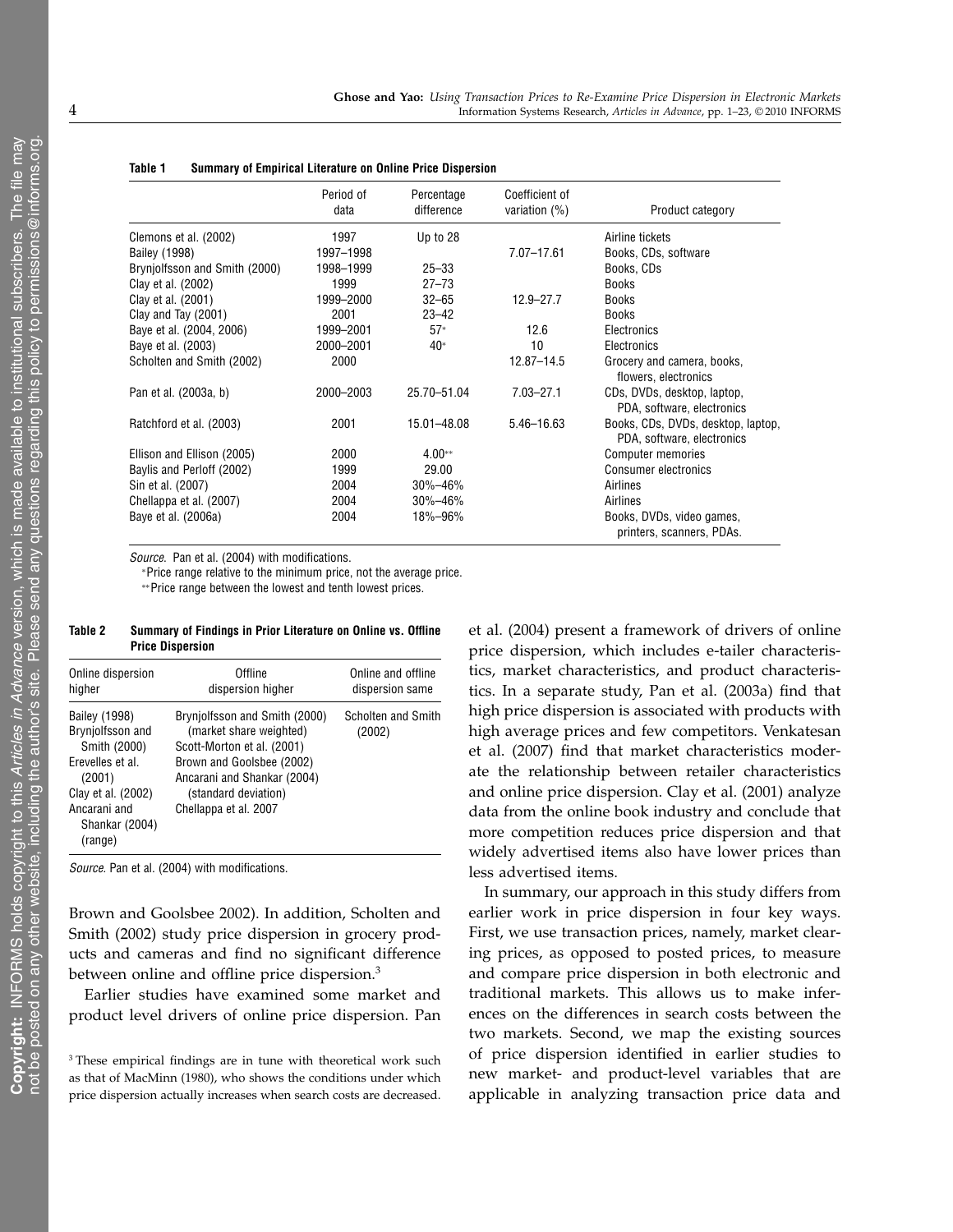formulate novel hypotheses based on these drivers. This enables us to come up with a nuanced theory of price dispersion that can be examined using data on actual transactions, which has not been done before because of the unavailability of such data. We also delve into an electronic market's moderating role on these drivers. Third, our data allow us to examine four broad product categories (discussed in §3) that include over 17,000 unique products across a 12-month time period. The data are thus much larger in scope than most earlier work. We also examine prices by the same set of firms in both online and offline markets over this longitudinal period. With the exception of Chellappa et al. (2007), this is a feature missing in earlier work. Finally, earlier work in price dispersion has not linked transaction price data with estimation of buyer surplus in business-to-business (B2B) markets. Our analysis thus sheds some light on the efficiency of these markets.

### 2.2. Conceptual Model

In addition to quantifying the magnitude of price dispersion, we build a conceptual model to examine the product-level and market-level drivers of price dispersion, as well as the moderating effects of the electronic market. Figure 1 presents the conceptual model.

In this paper we focus our analysis on the productlevel and market-level characteristics that are available to us based on the data from actual transactions. Our data set has several such attributes: (1) product cost, (2) order cycle time, (3) own price elasticity, and (4) transaction quantity. The product cost is the average cost of a product during a selected time frame (week or month). It is a measure of the product value

### Figure 1 Conceptual Model



that sellers in B2B or industrial markets can provide to buyers and, hence, strongly correlated with product prices (Goettlieb 1959, Borenstein 1989, Sin et al. 2007). Products with different prices (and thus different average costs) exhibit different levels of price dispersion in both business-to-consumer (B2C), and B2B markets (Sorensen 2000, Stigler and Kindahl 1970). Order cycle time is the average time difference in days between when the order for a product is placed and when the product is shipped. It is a measure of service levels for a product across vendors in B2B or industrial markets (Lilien 1987, Ford et al. 2002), which can be a substantial source of price dispersion (Baylis and Perloff 2002). A longer order cycle time implies lower service levels (i.e., a greater possibility of the product being unavailable; Arcelus et al. 2002). Own price elasticity measures buyers' sensitivity to changes in the price of a firm's product. It is an indicator of market competitiveness. Because of its potential to affect the final transaction price, own price elasticity can affect price dispersion. Finally, transaction quantity is the average quantity for a product over all transactions during a selected time frame (week or month). It is used to assess the effect of order size on price dispersion because the size of the order can affect the transaction price of that product in B2B or industrial markets (e.g., through quantity-based price discounts, which is common in B2B commerce; see, for example, Kelkar et al. 2002).

Electronic markets use information and communication technologies to bring buyers and sellers together, transcending geographical and temporal constraints. Compared to traditional markets, electronic markets offer three features that can have important implications on price dispersion. First, electronic markets reduce search costs (Bakos 1997). Smith and Brynjolfsson (2001) and Smith (2001) estimate that search costs in electronic markets may be reduced by "at least 30-fold," compared to those in telephonebased shopping, and even more compared to the price of physically visiting the retailers. Second, electronic markets increase information transparency in both B2C and B2B scenarios (Granados et al. 2009) and reduce information asymmetry (Clemons et al. 1993). For example, electronic markets can increase information availability and processing capability, thus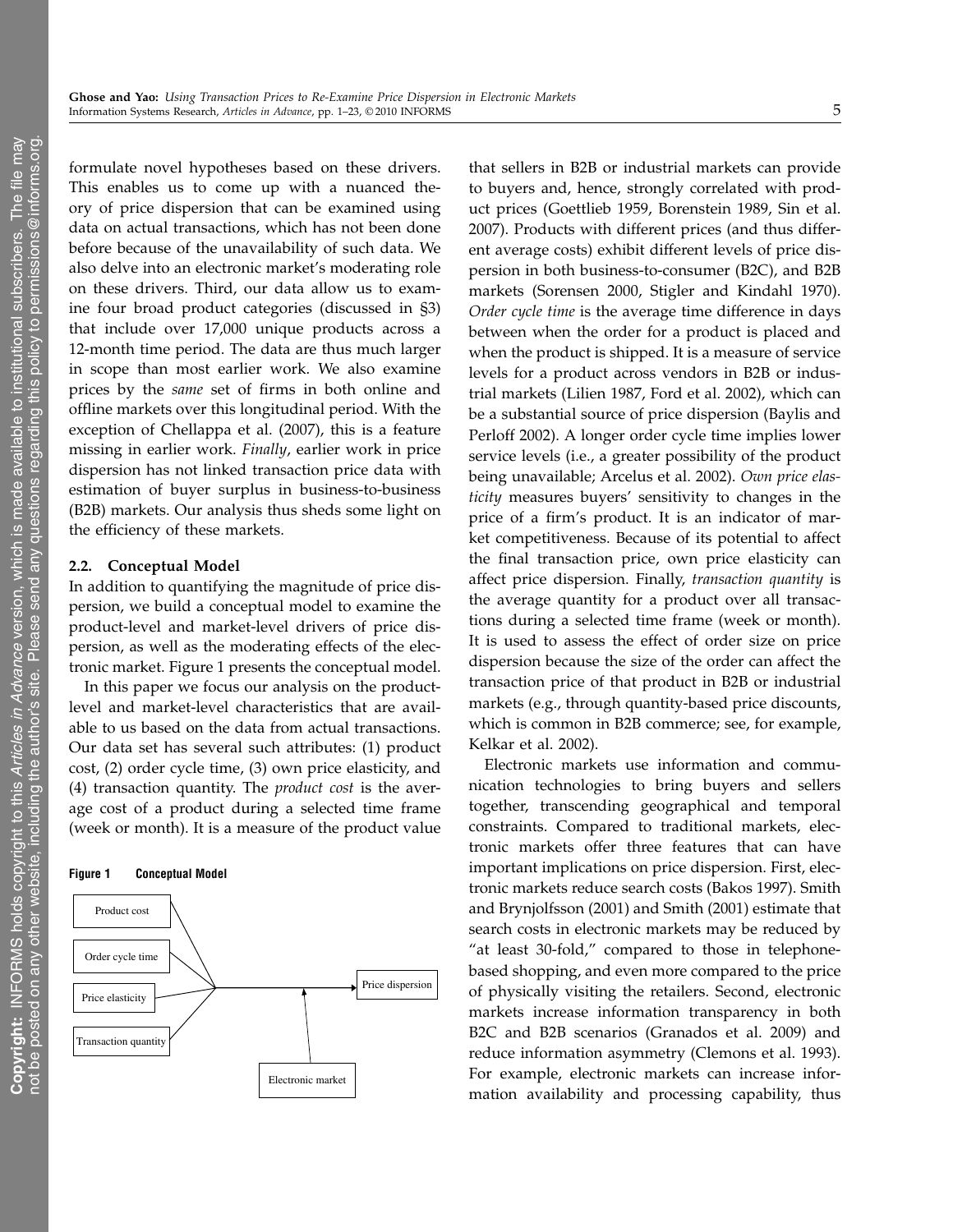

#### Figure 2 Variation in Product and Market Characteristics Over Time

facilitating the monitoring of other participants' performance and behavior. Finally, electronic markets expand sellers' reach (Ghose et al. 2006). As a result, a vendor in an electronic market may have a larger customer base than in a traditional market. Because of these features, we also hypothesize that these drivers' impact on price dispersion should differ in electronic markets from that in traditional markets. Figures 2a–e show how these drivers of price dispersion vary over time in electronic and traditional markets.

### 2.3. Hypothesis

The features described in the conceptual model in §2.2 give rise to the four hypotheses that shape our analysis. We state them in their most succinct form as follows.

As is well known from the literature on industrial marketing and B2B markets (Gottlieb 1959), the average price of a product is correlated with the average cost of the product. This is also true in markets that exhibit both B2B and B2C transactions, for example, airlines (Borenstein 1989, Sin et al. 2007). We motivate our first hypothesis by examining the literature that has analyzed the relationship between product price and price dispersion. Earlier research based on the Weber-Fechner law of psychophysics posits that a response to a change in a stimulus is inversely related to the absolute magnitude of the original stimulus (Grewal and Marmorstein 1994, Monroe 1971). This stream of work has found a positive relationship between price and price dispersion. Grewal and Marmorstein (1994) further argue that consumers engage in less prepurchase searching for high-priced items (durables) than for low-priced items because they view savings in relative versus absolute terms. As the price of an individual item goes up, consumers value the relative savings less than before and, as a consequence, they spend little time in price comparison shopping. The aggregate effect of this lack of price comparison shopping for big-ticket items is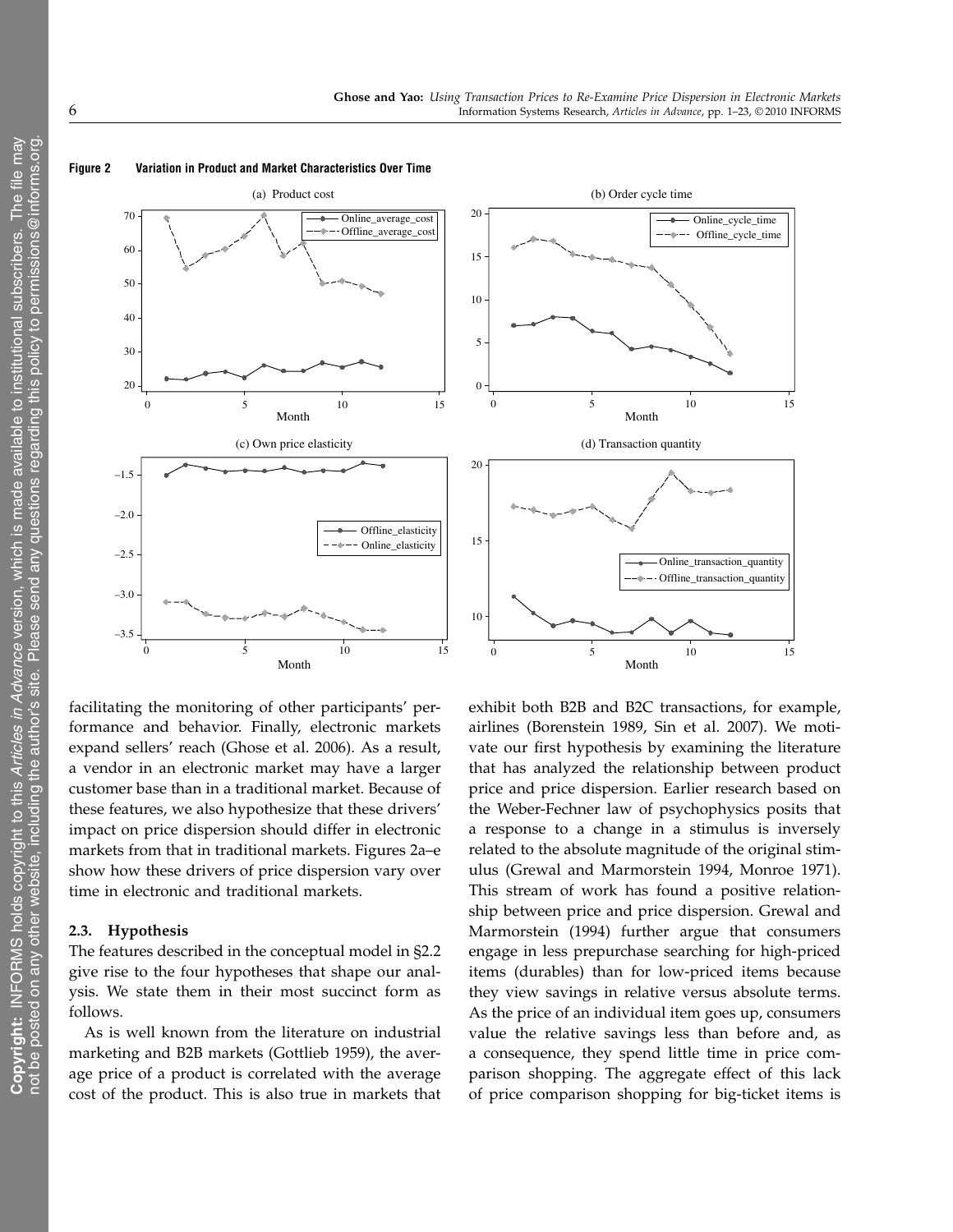likely to increase price dispersion. Lindsey-Mullikin and Grewal (2006) consistently demonstrate that as the mean price of an item increases, price dispersion also increases. Earlier work in economics, information systems and marketing also find a positive relationship between price and price dispersion. Pratt et al. (1979) and, more recently, Clay et al. (2001) and Smith (2001) have found a positive relationship between product price and price dispersion. There are other examples in markets in which both B2C and B2B transactions may occur. For example, in Internet car retailing, Scott-Morton et al. (2001) show that prices on Autobytel are lower and exhibit lower variance than other competitors. In industrial markets, Stigler and Kindahl (1970) show that prices affect price dispersion in the hydraulic cement industry. Because price is positively correlated with cost (Gottlieb 1959), we posit a positive relationship between price dispersion and product cost.

Electronic markets not only reduce buyers' search costs but also increase sellers' market reach and, consequently, increase their ability to tap more consumers (Ghose et al. 2006). Earlier research has shown that the market expansion effect may dominate the competitive effect resulting from more searches, thereby leading to higher price dispersion. For example, Samuelson and Zhang (1992) show that a decrease in search costs increases price levels and price dispersion. A decrease in search costs has two effects. First, it increases consumers' ability to sample firms to look for an alternative, which reduces prices. Second, it increases the number of consumers that sample a firm's products (i.e., increases demand), which raises prices. If the second effect dominates the first, price dispersion increases. Cachon et al. (2007) also show that while making searches easier intensifies competition, it also gives firms access to more consumers than previously, thereby increasing prices. They further demonstrate that the market expansion effect can dominate the competition, intensifying effect leading to higher price dispersion. Kuksov (2004) draws similar conclusions. An examination of our data shows that the number of buyers of higher-priced products in the electronic market (23,879) is greater than that in the traditional market  $(20,681)$ ,<sup>4</sup> suggesting that the

market expansion effect resulting from the use of the electronic market may be a key driver of price dispersion in our setting.<sup>5</sup> Because price is correlated with cost, products with higher cost are likely to exhibit greater price dispersion in the electronic market than in the traditional market. Therefore, we have the following hypothesis.

# HYPOTHESIS 1 (H1). Products with higher cost are associated with higher price dispersion. Moreover, this effect is reinforced in an electronic market.

The presence of service quality differentiation has been cited as a source of price dispersion in electronic markets because different levels of service are typically associated with different levels of prices (Betancourt and Gautschi 1993, Smith et al. 2000, Baylis and Perloff 2002, Pan et al. 2002, Cao et al. 2003, Cao and Gruca 2004). Betancourt and Gautschi (1993) find that service quality significantly affects price dispersion in traditional markets, such that firms with higher service quality charge higher prices. Smith et al. (2000) discuss that shopping convenience and reliability in fulfillment, which are two examples of service quality, contribute to price variation in electronic markets. Pan et al. (2002), who investigate the role of vendor service quality as an antecedent to price dispersion, find partial support for the effects of e-tailer service quality's effects on price. Cao et al. (2003) indicate that consumers are willing to pay higher prices if they are satisfied with ordering or fulfillment processes and, in this context, Chellappa et al. (2007) find that higher reservation prices for tickets with higher overall quality are associated with higher levels of price dispersion, along the lines of Varian (1980). Venkatesan et al. (2007) find that a high-service quality retailer can seek similar high premiums in markets with potential for service differentiation. They suggest that in product markets at higher price levels, retailers who foster trust by way of better service quality are afforded scope for price differentiation and would charge relatively higher. In

 $\geq$ 

<sup>4</sup> Among the total number of buyers in our data, 1,221 are dual channel buyers.

<sup>5</sup> We categorize high- versus low-priced products, using both the mean and median values of the products' price. Both yielded consistent results. The number displayed above is the result using the mean. Moreover, on visualizing the data, we also see some evidence that the number of buyers has been growing over time in the electronic market.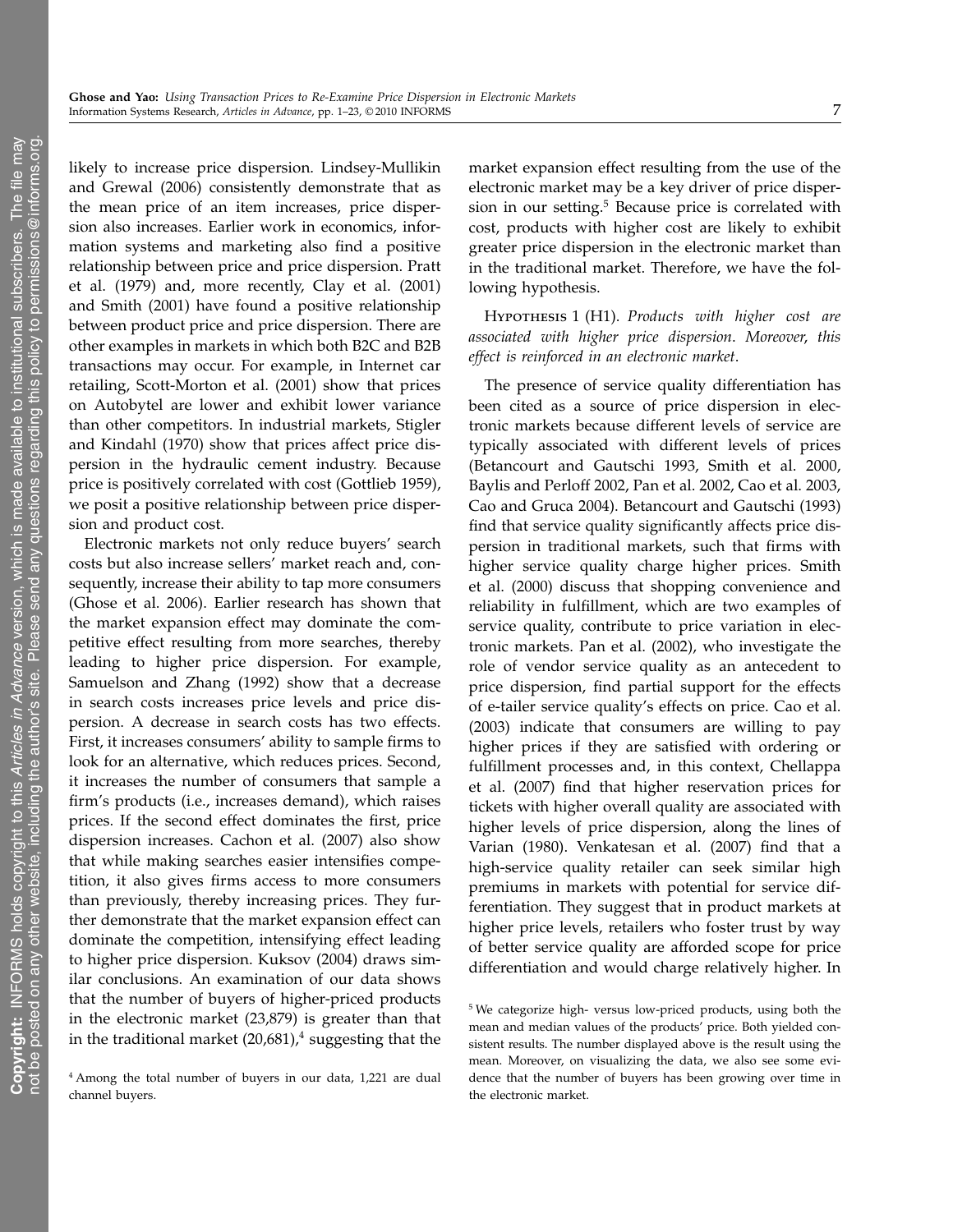the context of GSA Advantage!, service quality level may be evident in the order cycle time patterns of different products. A longer-order cycle time implies lower degree of product availability or lower service quality levels, reducing the number of buyers of such products and the scope for differentiation for those sellers.<sup>6</sup> This leads sellers to reduce prices which, in turn, results in lower price dispersion (Pratt et al. 1979, Clay et al. 2001, Scott-Morton et al. 2001, Venkatesan 2007). Earlier literature in B2B markets has also suggested that order cycle time is an intrinsic characteristic of industrial markets (Lilien 1987, Ford et al. 2002) and that differences in order cycle times lead to differences in product prices (Arcelus et al. 2002).

Product availability differences among sellers can be private information and hard to find in a traditional market. However, in electronic markets such as GSA Advantage!, such information is made available to all buyers before purchase. When product availability information is private, all sellers tend to charge similar prices (for example, an inferior seller with low product availability can also pretend to be a superior one and charge a high price). Because of increased supplier transparency in electronic markets (Granados et al. 2009), sellers are likely to set their price based on their actual service level, thereby resulting in greater price dispersion. This is particularly true for products with longer order cycle times, because these products tend to have a greater variation in offerings among sellers than do products with shorter order cycle times.<sup>7</sup> Thus, we posit that electronic markets will moderate the decrease in price dispersion because of an increase in the order cycle time. Therefore, we have the following hypothesis.

HYPOTHESIS 2 (H2). Products with longer order cycle times are associated with lower price dispersion. However, this effect is moderated in an electronic market.

Various papers in the literature on competition on the Internet have analyzed the own price elasticity of offers listed at shopbots and shopbot-like marketplaces (Baye et al. 2004, Ellison and Ellison 2005, Ghose et al. 2006). Elasticity measures at Internet shopbots are relevant in our context, because the display of information at these services is comparable to the information displayed on the FSS' electronic market. Own price elasticity is an indicator of market competitiveness. A decrease in product or seller level differentiation generally leads to a higher own price elasticity because buyers become more sensitive to the changes in the price of a seller for a given product. Because most products in our data are commodities, and all sellers are pre-screened for quality, there is very little differentiation among sellers or products. This lack of differentiation increases the own price elasticity of demand and leads to lower equilibrium prices. Because an increase in own price elasticity lowers the average price of products (Perloff and Salop 1985), it leads to lower levels of price dispersion (Pratt et al. 1979, Clay et al. 2001, Scott-Morton et al. 2001, Gatti and Kattuman 2003). Walsh and Whelan (1999), among others, have adopted the notion of heterogeneous demand elasticity as a key source of price dispersion. Barron et al. (2004) show that an increase in the own price elasticity of demand will result in a decrease in the average markups. This will lead to a reduction in price dispersion, as the increase in own price elasticity lowers prices of all sellers toward their respective marginal costs. Earlier literature in B2B markets has also suggested that price elasticity is a characteristic of industrial markets (Lilien 1987). Hence, we posit that price dispersion would decrease with an increase in own-price elasticity.

Furthermore, because the density of sellers is typically much higher in online markets than in traditional markets for most commodity products (Ghose et al. 2006), own price elasticity should be higher in the online world, because it is easier there for buyers to search across multiple sellers' offerings than in the offline market. Other studies, such as those of Ellison and Ellison (2005) and Granados et al. (2009), also find that prices in electronic markets are more elastic than in traditional markets because of increased market transparency and competition. Hence, we expect that the inverse relationship between own price elasticity

<sup>6</sup> Descriptive statistics from our data show that this is indeed the case. Using the mean value to split order cycle time into long and short values, we found that products with longer order cycle times had 39,585 buyers, whereas products with shorter order cycle times had 63,578 buyers.

<sup>7</sup> For example, the correlation between order cycle time and order cycle time gap is high, at 0.39, as shown in Table 7.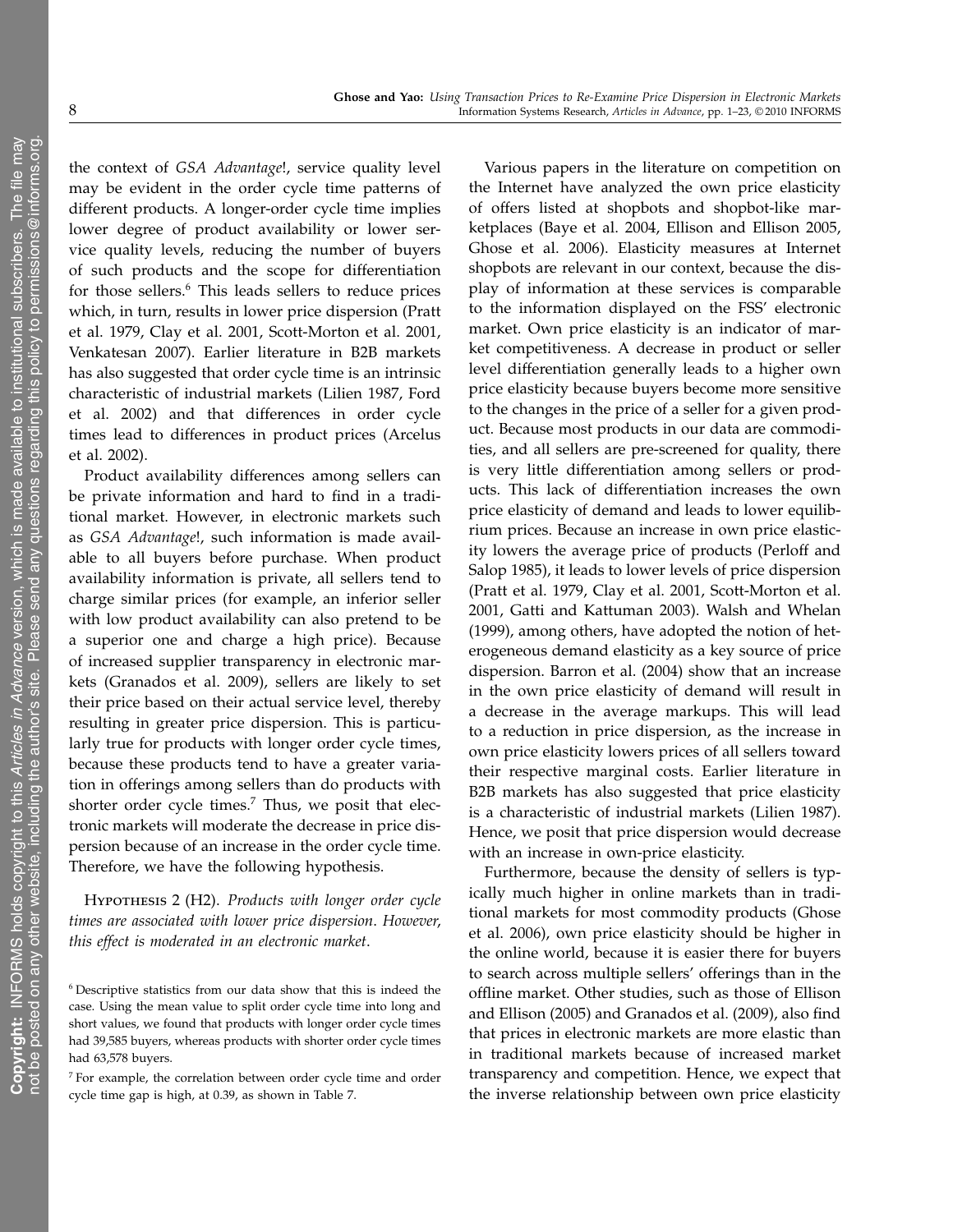(i.e., a buyer's sensitivity to the change in the price of a seller) and price dispersion to be even stronger in electronic markets than in traditional markets. Thus, we have the following hypothesis.

Hypothesis 3 (H3). Products with higher own price elasticity are associated with lower price dispersion. Moreover, this effect is reinforced in an electronic market.

It is well known from the theories of second-degree price discrimination (Tirole 1988) that sellers often offer a menu of contracts with different price and quantity offers. These offers are based on traditional nonlinear pricing or quantity discounts that price the marginal unit lower than the average unit. In such instances, high-volume buyers often receive a quantity-based price discount from sellers. Earlier literature in B2B markets have suggested that transaction quantity is a characteristic of industrial markets (Lilien 1987, Webster 1991, Wilson 1999) and that differences in transaction quantities in a given order lead to differences in product prices (Arcelus et al. 2002, Kelkar et al. 2002). There are several examples of these practices documented in earlier work in B2B or industrial markets. In a study of wholesale purchases by institutional buyers (such as drugstores and hospitals) in the pharmaceutical market, Scott-Morton (1997) find that products that face competition in a molecular market have high levels of price dispersion caused by quantity-based price discounting. Reuters and Caulkins (2004) discuss that volume discounts are positively related to price dispersion in the drug industry, and other studies such as those of Nieberding and Cantor (2007), also suggest the same relationship. In our research setting, some sellers offer volume discounts for a given product, whereas others do not. Furthermore, even among the sellers who offer volume discounts, their discounting schemes differ across products. Therefore, price dispersion is higher when transaction quantity is high than when transaction quantity is low, because of the diversity in the volume discounts offered for different products.

Although an increase in transaction quantity is expected to increase price dispersion, this effect is likely to be greatly moderated by the electronic market because of increased price transparency and lower search costs for buyers to parse through the offerings of different sellers of a given product. For example, a greater proportion of buyers can find the best volume discount schemes in electronic markets than they can in traditional markets, leading to smaller price dispersion. Hence, we have the following hypothesis.

Hypothesis 4 (H4). Products with higher transaction quantity are associated with higher price dispersion. However, this effect is moderated in an electronic market.

# 3. Empirical Context, Data, and Descriptive Analysis

### 3.1. The FSS Markets

The FSS, which acts as an intermediary, is a core component of the U.S. government's supply chain. The FSS is designed to match buyers from a large number of government agencies to a variety of vendors. Both buyers and vendors are certified by the U.S. government. Vendors must meet a rigorous set of standards to qualify for inclusion in the GSA's supply business or on the federal supply schedules. The FSS and the contracted commercial vendors provide government buyers with access to more than four million products and services.

The FSS system includes an electronic market (i.e., the Internet-based GSA Advantage!) and a traditional market that allows placing orders over the phone, by fax and by proprietary electronic data interchange systems, as well as physical stores. The electronic market was introduced in 1997 and was soon recognized as one of the world's largest online ordering and tracking system. It provides a convenient way for federal purchasers to browse, compare, and order products online. As of 2001, GSA Advantage! offered more than two million products and had 312,000 registered users, among which were 149,000 customers identified as frequent buyers (compared to one-time shoppers); 20,000 were identified as large, powerful buyers (i.e., those who transact in large quantities) (GSA 2001). The number of browsers using the catalog sites has been estimated at around 1,250,000 annually. Figure 3 presents the structure of the FSS' markets.

All buyers have access to both the electronic and traditional markets, and all vendors are required to support both the electronic and traditional markets.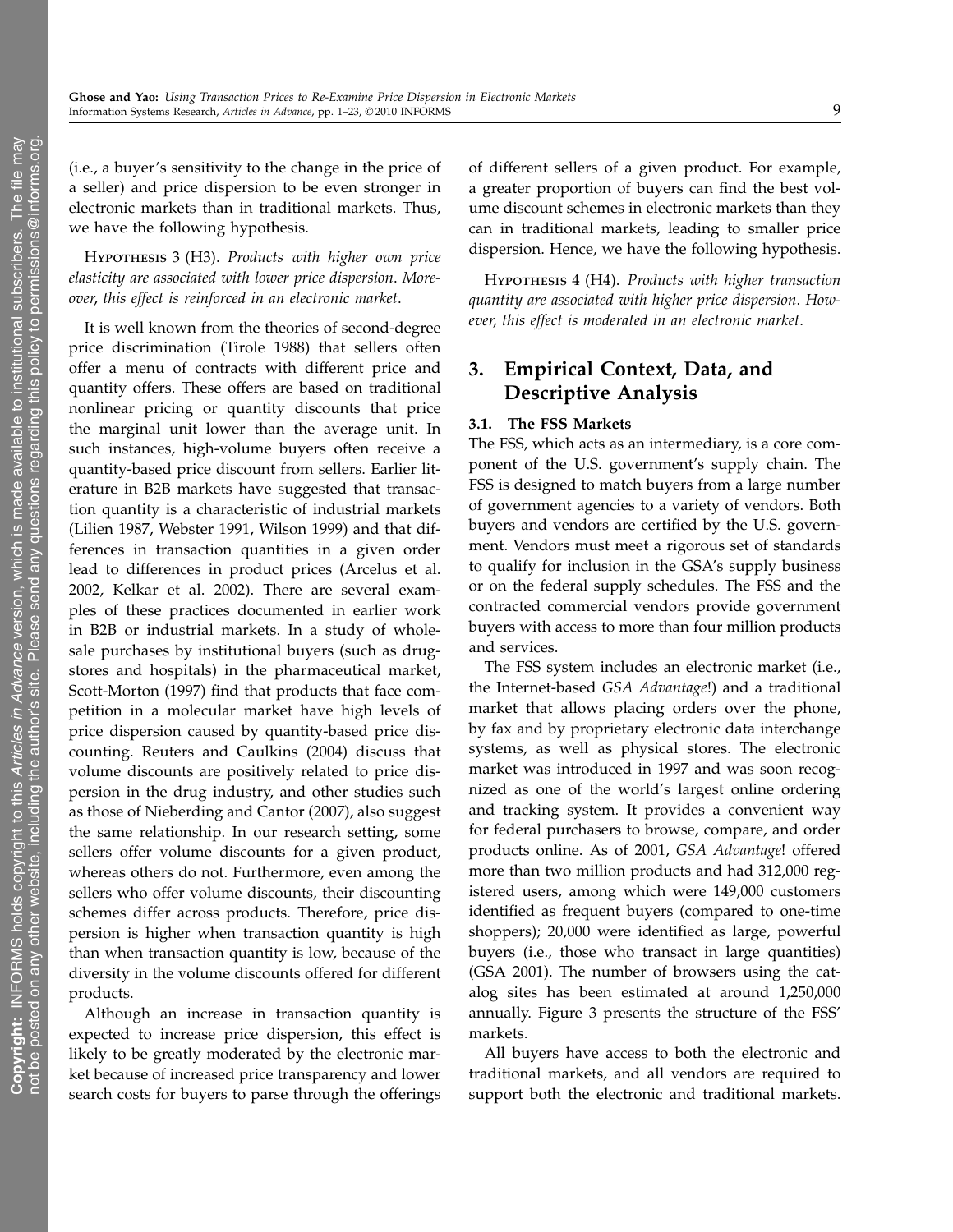

A key difference between the electronic and traditional markets is the availability of a search engine in the electronic market that facilitates product and vendor searches. The electronic market lists products side by side on the screen so that buyers can easily engage in price comparison shopping. In this sense, the electronic market plays a role similar to that of shopbots in the B2C markets such as shoppers.com, dealtime.com, etc. In the traditional market, government buyers obtain price information by looking up products in paper catalogs. Because of the additional convenience of shopping in the electronic market, the final product and transaction bundle experienced by buyers in the electronic market differ from those available in the offline market. Moreover, despite the fact that most buyers were government buyers, they were not required to purchase only from the lowest price vendor at the time the data was gathered. In this respect, the transactions in our data set are similar to those in other commercial markets.

### 3.2. Data Description

The data consist of the FSS' transaction and fulfillment records of goods shipped during fiscal year 2000. The source data consist of 3.7 million records, each corresponding to one purchase order and fulfillment. Given the diversity of its products, we include in our analysis only product categories with more than 100,000 transactions per year. This criterion yields four product categories, as defined by FSS. They are as follows: hand tools and hardware (category 1); office supplies and devices (category 2); brushes, paints, sealers, and adhesives (category 3); and containers, packaging, and packing supplies (category 4). The total number of transactions in these product categories accounts for approximately 85% of the total records.

To measure price dispersion, we define the unit of measurement along two dimensions. One is by product and the other is by time. Because our data are based on transaction records, we aggregate the transactions at the product level. The FSS system uses the national stock number (NSN), a 13-digit number, to uniquely identify a product. Because our data identify the date of each transaction, we can measure price dispersion at the week and month level. That is, we can conduct analyses at the productweek and product-month levels. $8$  The final aggregated data include 328,945 and 152,988 observations, respectively, at the product-week and product-month levels. Because the qualitative nature of our results from the product-week level is very consistent with those from the product-month level, we focus our discussion primarily on the product-month level estimates, for brevity.

Table 3 presents descriptive statistics on the number of observations by product categories, aggregated at the week and month levels, and in the electronic and traditional markets. Table 3 shows that all product categories have a substantial number of transactions occurring through either the electronic market or the traditional market, with a higher proportion of transactions occurring through the traditional market. Furthermore, the four product categories are quite distinct in the extent of their sales on the electronic market (e.g., more sales of office supplies and devices than sales of containers, packaging, and packing supplies) and represent different levels of product homogeneity (e.g., office supplies and devices are likely to be more homogenous than other product categories). Therefore, including multiple categories in our analysis can increase the robustness of our results.

### 3.3. Descriptive Analysis

The price in the data set is the amount a buyer pays for one unit of an item. It is the total of the item's price and shipping cost. Earlier research has suggested that Internet retailers manipulate products'

<sup>&</sup>lt;sup>8</sup> At the month level, the average number of transactions for a product is 17.64 in the traditional channel and 10.35 on the Internet. At week level, it is 8.88 for the traditional channel and 7.55 for Internet channel.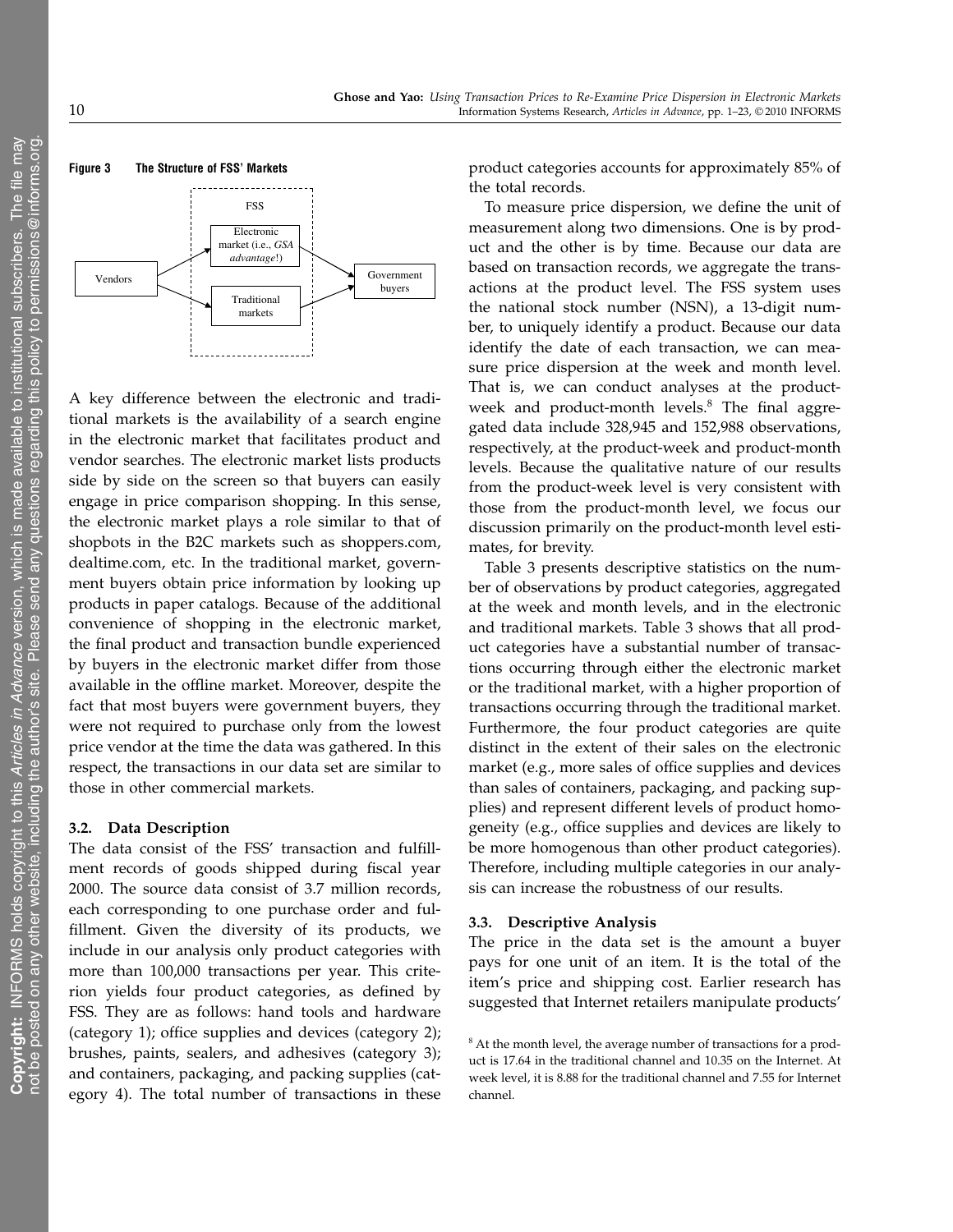|                             |                                               | Product-week   | Product-month        |                       |  |  |
|-----------------------------|-----------------------------------------------|----------------|----------------------|-----------------------|--|--|
|                             | Traditional<br>Electronic<br>market<br>market |                | Electronic<br>market | Traditional<br>market |  |  |
| Hand tools and hardware     | 14.969                                        | 95.793         | 10.497               | 47.505                |  |  |
|                             | $(4.55\%)$                                    | (29.12%)       | $(6.86\%)$           | (31.05%)              |  |  |
| Office supplies and devices | 75.354                                        | 94.901         | 30.234               | 39.616                |  |  |
|                             | $(22.91\%)$                                   | (28.85%)       | (19.76%)             | (25.89%)              |  |  |
| Brushes, paints,            | 3.251                                         | 26.099         | 2.696                | 13.487                |  |  |
| sealers, and adhesives      | $(0.99\%)$                                    | $(7.93\%)$     | (1.76%)              | $(8.82\%)$            |  |  |
| Containers, packaging,      | 5.397                                         | 13.181         | 2.938                | 6.015                 |  |  |
| and packing supplies        | $(1.64\%)$                                    | $(4.01\%)$     | $(1.92\%)$           | $(3.93\%)$            |  |  |
| Total                       |                                               | 328,945 (100%) |                      | 152,988 (100%)        |  |  |

price and shipping charges to gain a competitive

#### Table 3 Number of Observations in Electronic and Traditional Markets

Table 4 Average Price Dispersion at Week and Month Level (in Percentage)

|                                                                                  |                          | Product-week             |                       | Product-month         |  |
|----------------------------------------------------------------------------------|--------------------------|--------------------------|-----------------------|-----------------------|--|
|                                                                                  | PD.                      | CV                       | PD.                   | CV                    |  |
| Electronic market<br><b>Traditional market</b><br>t statistics $(H_0: diff = 0)$ | 0.43<br>6.62<br>$116***$ | 0.22<br>2.70<br>$105***$ | 1.29<br>9.81<br>85*** | 0.52<br>3.31<br>$82*$ |  |

∗∗∗, ∗∗, and <sup>∗</sup> denote significance at 0.001, 0.01, and 0.05, respectively.

Table 5 Number of Zero and Non-Zero Price Dispersion

|                                         |                   | Product-week    |                  | Product-month   |
|-----------------------------------------|-------------------|-----------------|------------------|-----------------|
|                                         | Zero              | Nonzero         | Zero             | Nonzero         |
| Electronic market<br>Traditional market | 96,176<br>180.899 | 2.795<br>49.075 | 43.932<br>73.590 | 2.433<br>33.033 |
| Total                                   | 328.945           |                 |                  | 152,988         |

advantage (Dinlersoz and Li 2006). Measuring total cost (i.e., a product's price and shipping charges), as done by Brynjolfsson and Smith (2000) and Pan et al. (2002, 2003a), can eliminate potential price dispersion resulting from such manipulation. We use two metrics that are widely used in the literature, percentage price difference (PD) and coefficient of variation (CV) to measure price dispersion. PD is defined as the highest transaction price minus the lowest transaction price for a product, among all transactions during a week or month, divided by the mean price. CV is defined as the ratio of the standard deviation of a product's prices during a week or month over its mean price. Both PD and CV are calculated using transaction records from the electronic and traditional markets. As a result, we have two sets of PDs and CVs, one for the electronic market and one for the traditional market, for each product-time level of analysis. It is worth noting that PD and CV have different numbers of observations. If a product has only one transaction in a given time period, the calculation of PD yields a value of 0, whereas the calculation of CV yields a missing value (CV exists only for a sample of more than two observations). For example, at the product-month level, PD and CV have 226,194 and 152,988 observations, respectively. Thus, we exclude observations for products that had only a single transaction during a given period of time when performing our analyses. This is a conservative way to present our result, because price dispersion is even smaller when including those observations.

Table 4 shows price dispersion measured by PD and CV at the product-week and product-month levels. Note that the table shows little price dispersion in either the electronic or traditional market. At the product-month level of analysis, the PD and CV in the electronic market are 1.29% and 0.52%, respectively. In the traditional market they are 9.81% and 3.31%, respectively. A  $t$  test rejects the null hypothesis that the difference in price dispersion between the electronic and traditional markets is equal to 0, indicating that price dispersion in the traditional market is significantly larger than in the electronic market. In addition, price dispersion is generally smaller when measured at the weekly level than when measured at the monthly level because the longer the time period, the greater the temporal price dispersion.

Similar to Table 4, Table 5 shows the number of zero and nonzero price dispersions measured by PD and CV at the week and month levels. $9$  From Table 5 we find that only a small percentage of products exhibit price dispersion. For example, at the product-month level, only 2,433 of 152,988, or 1.59% of products transacted in the electronic market, have nonzero levels of price dispersion as measured by either PD

<sup>&</sup>lt;sup>9</sup> The number tracks the products during a specific period (week or month) and shows whether there is any variation in transaction prices during that period. If a product's price does not vary during the period, it yields a value of zero.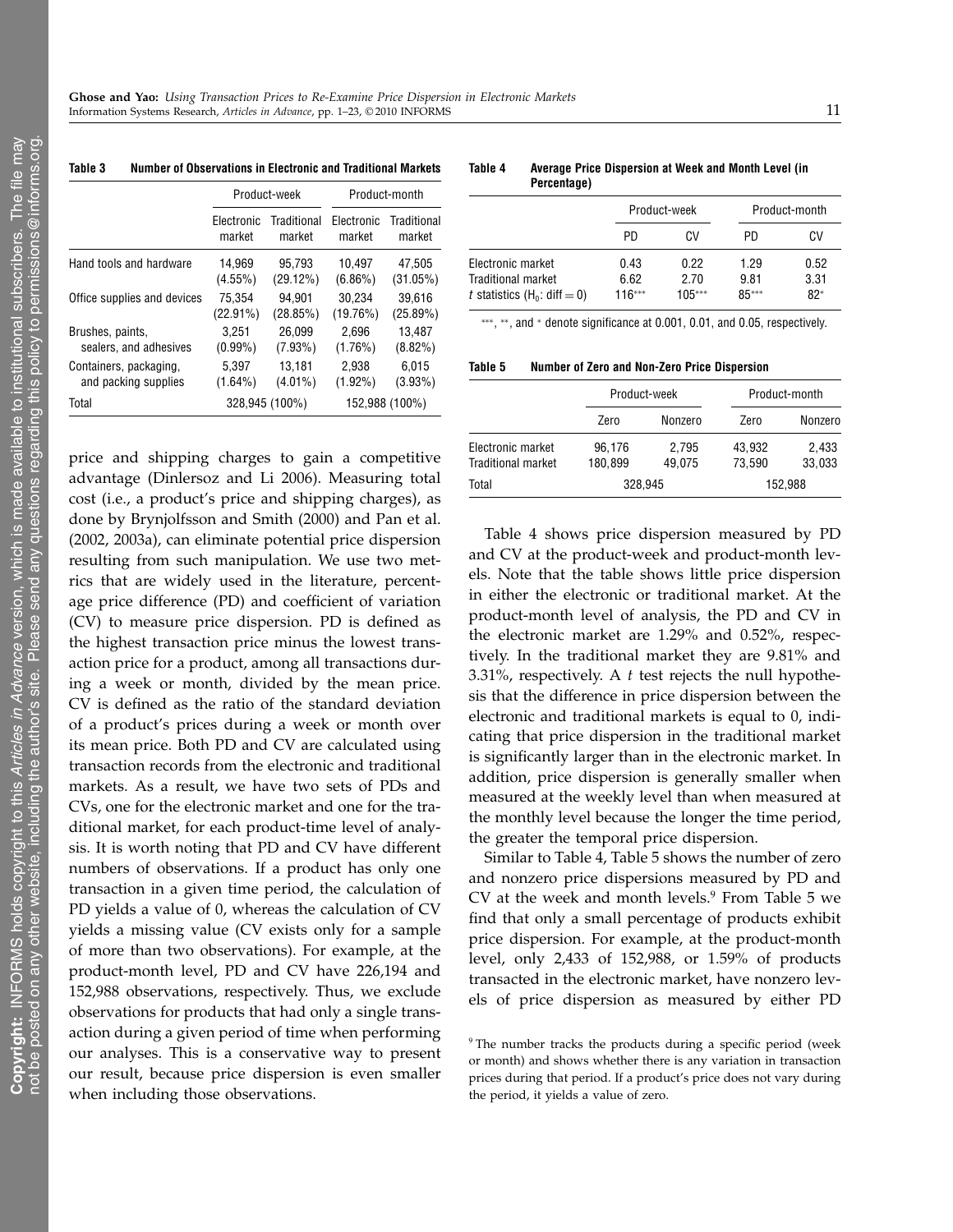or CV, whereas in the traditional market, 33,033 of 152,988, or 21.59% of products transacted, display positive price dispersion.

# 4. Econometric Model

We describe the econometric models used to estimate and compare price dispersion between the electronic and traditional markets (Model 1) and to test our proposed hypotheses (Model 2). As discussed earlier, we separate records based on whether a transaction occurred in the electronic or traditional market. Then we aggregate the transaction records to product-time (week or month) level. That is, for a particular product over a particular unit of time (week or month), we have two observations of price dispersion, one for the electronic market and one for the traditional market. Let  $i$  denote product,  $j$  denote market, and  $t$  denote time. We estimate models of the following form: Model 1

$$
PD_{ijt} = \beta_0 + \beta_1 EM_j + \beta_2 COST_{ijt} + \beta_3 CYCLE_{ijt} + \beta_4 E_{ijt}
$$

$$
+ \beta_5 QTY_{ijt} + \beta_6 QTYGAP_{ijt} + \beta_7 CYCGAP_{ijt}
$$

$$
+ \beta_8 TIME_{ijt} + \sum_{k=1}^{3} \alpha_k CAT_{kj} + \varepsilon_{ijt}.
$$
 (1)

 $CV_{ijt} = \beta_0 + \beta_1 EM_j + \beta_2 COST_{ijt} + \beta_3 CYCLE_{ijt} + \beta_4 E_{ijt}$ +  $\beta_5QTY_{ijt} + \beta_6QTYGAP_{ijt} + \beta_7 CYCGAP_{ijt}$  $+ \beta_8 TIME_{ijt} + \sum^{3}$  $k=1$  $\alpha_k CAT_{kj} + \varepsilon_{ijt}$ . (2)

Model 2

$$
PD_{ijt} = \beta_0 + \beta_1 EM_j + \beta_2 COST_{jt} + \beta_3 CYCLE_{ijt} + \beta_4 E_{ijt}
$$
  
+  $\beta_5 QTY_{ijt} + \beta_6 QTYGAP_{ijt} + \beta_7 CYCGAP_{ijt}$   
+  $\beta_8 TIME_{ijt} + \sum_{k=1}^{3} \alpha_k CAT_{kj} + \beta_9 X_{ijt} + \varepsilon_{ijt}$ . (3)

$$
CV_{ijt} = \beta_0 + \beta_1 EM_j + \beta_2 COST_{ijt} + \beta_3 CYCLE_{ijt} + \beta_4 E_{ijt}
$$

$$
+ \beta_5 QTY_{ijt} + \beta_6 QTYGAP_{ijt} + \beta_7 CYCGAP_{ijt}
$$

$$
+ \beta_8 TIME_{ijt} + \sum_{k=1}^{3} \alpha_k CAT_{kj} + \beta_9 X_{ijt} + \varepsilon_{ijt}. \tag{4}
$$

EM is an indicator variable denoting whether a transaction was conducted in the electronic or traditional market. The product cost (COST), order cycle time (CYCLE), own price elasticity  $(E)$ , and transaction quantity  $(QTY)$  are defined in §2. The only difference between Models 1 and 2 is that Model 2 adds an interaction term  $(X)$  between EM and one of the following variables: COST, CYCLE, E, and QTY. The interaction term tests the moderating effect proposed in our hypotheses.

We include a number of control variables in both models. In particular, we include transaction quantity gap (QTYGAP) and order cycle time gap (CYCGAP) to control for alternative sources of price dispersion resulting from demand variation and service differences for a product during a given time frame. QTY-GAP is the difference in transaction quantity between the largest and the smallest quantity of product transacted during a time period. It is used to control for the effect of demand variation on price dispersion because demand adversely affects price (e.g., through volume discounts). CYCGAP is the difference in cycle time between the longest and the shortest order times for a product during a time period and is included to control for the effect of heterogeneity in service levels across the vendors. TIME is a trend variable<sup>10</sup> (from 1 to 52 for product-week level analysis and from 1 to 12 for product-month level analysis) included to control for any possible seasonality effects during the year. Because we have four product categories, we include three dummy variables (CAT) to control for unobserved category-level effects. Finally,  $\varepsilon$  is the disturbance term, and  $\alpha$ s and  $\beta$ s are parameters to be estimated.

### 4.1. Results: Model 1—Estimation of Price Dispersion

Table 6 presents the descriptive statistics, and Table 7 presents the correlation matrix for the variables at the product-month level.<sup>11</sup> The dependent variables PD and CV are either zero or a positive number. Moreover, the percentage of data points that equal zero is

 $10$  We also estimated time dummies (i.e., replaced the trend variable with a series of time dummies) to control for seasonality. The results were consistent with our current results and are omitted for brevity.  $11$  For the sake of brevity, the product-week level statistics are not presented. To check for potential multicollinearity, we compute variance inflation factor (VIF) scores for all independent variables. The VIF scores for all independent variables are between 1.01 and 5.19, lower than the commonly accepted level of 10 (Kennedy 2003).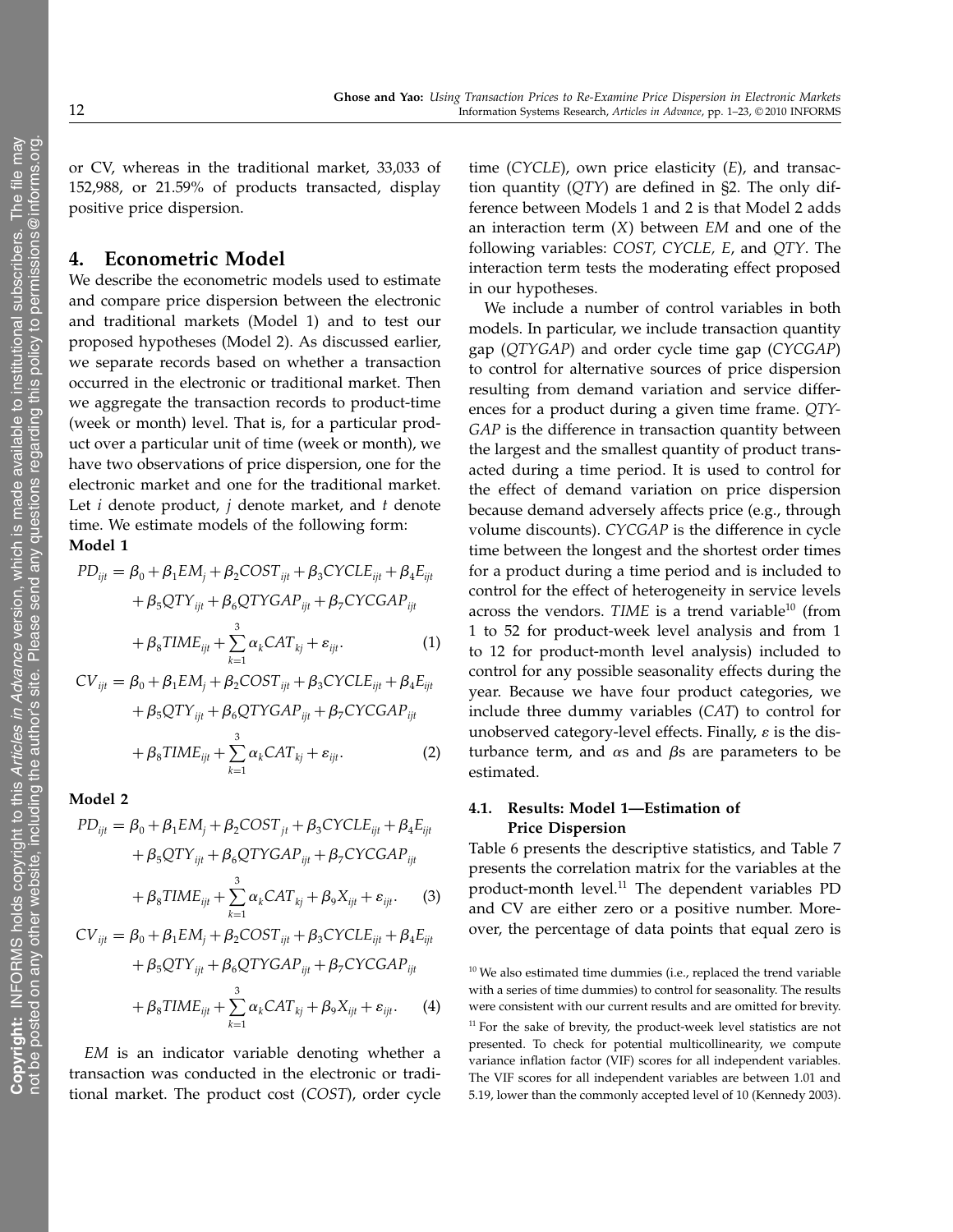| Table 6 |  |  | <b>Descriptive Statistics (Product-Month Level)</b> |  |
|---------|--|--|-----------------------------------------------------|--|
|---------|--|--|-----------------------------------------------------|--|

|                                                 | Electronic market |         |       |         |       |         | <b>Traditional market</b> |        |         |        |
|-------------------------------------------------|-------------------|---------|-------|---------|-------|---------|---------------------------|--------|---------|--------|
|                                                 | N                 | Mean    | S.D.  | Min.    | Max.  | N       | Mean                      | S.D.   | Min.    | Max.   |
| 1. Price difference (PD)                        | 46.365            | 0.013   | 0.15  | 0       | 13.79 | 106.623 | 0.10                      | 0.22   | 0       | 16.27  |
| 2. Coefficient of variation (CV)                | 46,365            | 0.05    | 0.05  | 0       | 2.52  | 106.623 | 0.03                      | 0.08   | 0       | 3.23   |
| 3. Electronic market (EM)                       | 46.365            |         | 0     |         |       | 106.623 | $\bf{0}$                  | 0      | 0       |        |
| 4. Product cost (COST) (\$)                     | 46.365            | 18.15   | 46.32 | 0.02    | 1.328 | 106.623 | 46.97                     | 410.94 | 0.03    | 58.699 |
| 5. Order cycle time (CYCLE)                     | 46,365            | 5.15    | 12.64 | 0       | 277   | 106.623 | 13.21                     | 21.18  | 0       | 303    |
| 6. Own price elasticity $(E)$                   | 46,365            | $-3.27$ | 4.82  | $-22.4$ | 8.06  | 106.623 | $-1.43$                   | 2.42   | $-13.1$ | 0.22   |
| 7. Transaction quantity (QTY)                   | 46,365            | 9.46    | 26.75 |         | 1.196 | 106.623 | 17.40                     | 69.66  |         | 7,503  |
| 8. Transaction quantity gap (QTYGAP)            | 46,365            | 3.63    | 5.57  | 0       | 137.8 | 106.623 | 4.72                      | 9.19   | 0       | 415.9  |
| 9. Order cycle time GAP (CYCGAP)                | 46.365            | 10.17   | 18.37 | 0       | 331   | 106.623 | 19.28                     | 23.83  | 0       | 350    |
| 10. Hand tools and hardware                     | 46.365            | 0.23    | 0.42  | 0       |       | 106.623 | 0.45                      | 0.50   | 0       |        |
| 11. Office supplies and devices                 | 46.365            | 0.65    | 0.48  | 0       |       | 106.623 | 0.37                      | 0.48   | 0       |        |
| 12. Brushes, paints, sealers, and adhesives     | 46,365            | 0.06    | 0.23  | 0       |       | 106.623 | 0.13                      | 0.33   | 0       |        |
| 13. Containers, packaging, and packing supplies | 46,365            | 0.06    | 0.24  | 0       |       | 106.623 | 0.06                      | 0.23   | 0       |        |

larger than what we would expect under a normal distribution. For example, at the month level of analysis, 117,497 observations are zeros, accounting for 76.80% of all cases. This suggests that the PD and CV variables have a censored distribution; that is, they are left-censored at zero. For a censored dependent variable, OLS estimates are econometrically inconsistent (Greene 1999) and, hence, inappropriate in our setting. A Tobit model accounts for such censored distribution, thereby resulting in consistent estimates (Amemiya 1973, Greene 1999). The Tobit technique uses all observations, both those at the limit and those above it, to estimate a regression line, and it is to be preferred, in general, over alternative techniques that estimate a regression only with the observations above the limit (McDonald and Moffitt 1980).

Hence, we use Tobit regressions. Furthermore, we report robust standard errors to alleviate any concerns about the impact of heteroskedasticity on the estimates from the Tobit model.

The Tobit results for Model 1 are presented in Table 8. At the product-week level, the coefficients for the electronic market are negative and statistically significant ( $\beta = -0.60$  and  $p < 0.001$  in the PD equation,  $\beta = -0.27$  and  $p < 0.001$  in the CV equation), indicating that the price dispersion in the electronic market is lower than that in the traditional market. Similarly, at the product-month level, the coefficients for the electronic market are negative and statistically significant ( $\beta = -0.62$  and  $p < 0.001$  in the PD equation,  $\beta = -0.22$  and  $p < 0.001$  in the CV equation). The consistency of the coefficients across both

|                                                 |         | 2       | 3       | 4       | 5       | 6        |         | 8       | 9       | 10      | 11      | 12      |  |
|-------------------------------------------------|---------|---------|---------|---------|---------|----------|---------|---------|---------|---------|---------|---------|--|
| 1. Price difference (PD)                        |         |         |         |         |         |          |         |         |         |         |         |         |  |
| 2. Coefficient of variation (CV)                | 0.89    |         |         |         |         |          |         |         |         |         |         |         |  |
| 3. Electronic market ( <i>EM</i> )              | $-0.19$ | $-0.17$ |         |         |         |          |         |         |         |         |         |         |  |
| 4. Product cost (COST) (\$)                     | 0.08    | 0.09    | $-0.04$ |         |         |          |         |         |         |         |         |         |  |
| 5. Order cycle time (CYCLE)                     | 0.01    | 0.05    | $-0.19$ | 0.08    |         |          |         |         |         |         |         |         |  |
| 6. Own price elasticity $(E)$                   | 0.03    | 0.02    | $-0.25$ | $-0.04$ | 0.004   |          |         |         |         |         |         |         |  |
| 7. Transaction quantity (QTY)                   | 0.09    | 0.10    | $-0.06$ | $-0.02$ | 0.01    | 0.02     |         |         |         |         |         |         |  |
| 8. Transaction quantity gap (QTYGAP)            | 0.22    | 0.09    | $-0.06$ | $-0.04$ | $-0.11$ | 0.06     | 0.09    |         |         |         |         |         |  |
| 9. Order cycle time GAP (CYCGAP)                | 0.20    | 0.16    | $-0.18$ | 0.02    | 0.39    | 0.04     | 0.04    | 0.21    |         |         |         |         |  |
| 10. Hand tools and hardware                     | $-0.11$ | $-0.12$ | $-0.21$ | 0.03    | 0.07    | 0.07     | $-0.08$ | $-0.09$ | $-0.05$ |         |         |         |  |
| 11. Office supplies and devices                 | 0.12    | 0.13    | 0.26    | $-0.02$ | $-0.11$ | $-0.11$  | 0.04    | 0.13    | $-0.02$ | $-0.72$ |         |         |  |
| 12. Brushes, paints, sealers, and adhesives     | $-0.05$ | $-0.05$ | $-0.10$ | $-0.01$ | 0.08    | 0.06     | 0.04    | $-0.06$ | 0.09    | $-0.27$ | $-0.32$ |         |  |
| 13. Containers, packaging, and packing supplies | 0.03    | 0.05    | 0.01    | $-0.01$ | $-0.01$ | $-0.00*$ | 0.03    | $-0.01$ | 0.02    | $-0.19$ | $-0.23$ | $-0.09$ |  |

<sup>∗</sup> Denotes insignificance. The rest coefficients are significant at the 0.001 level.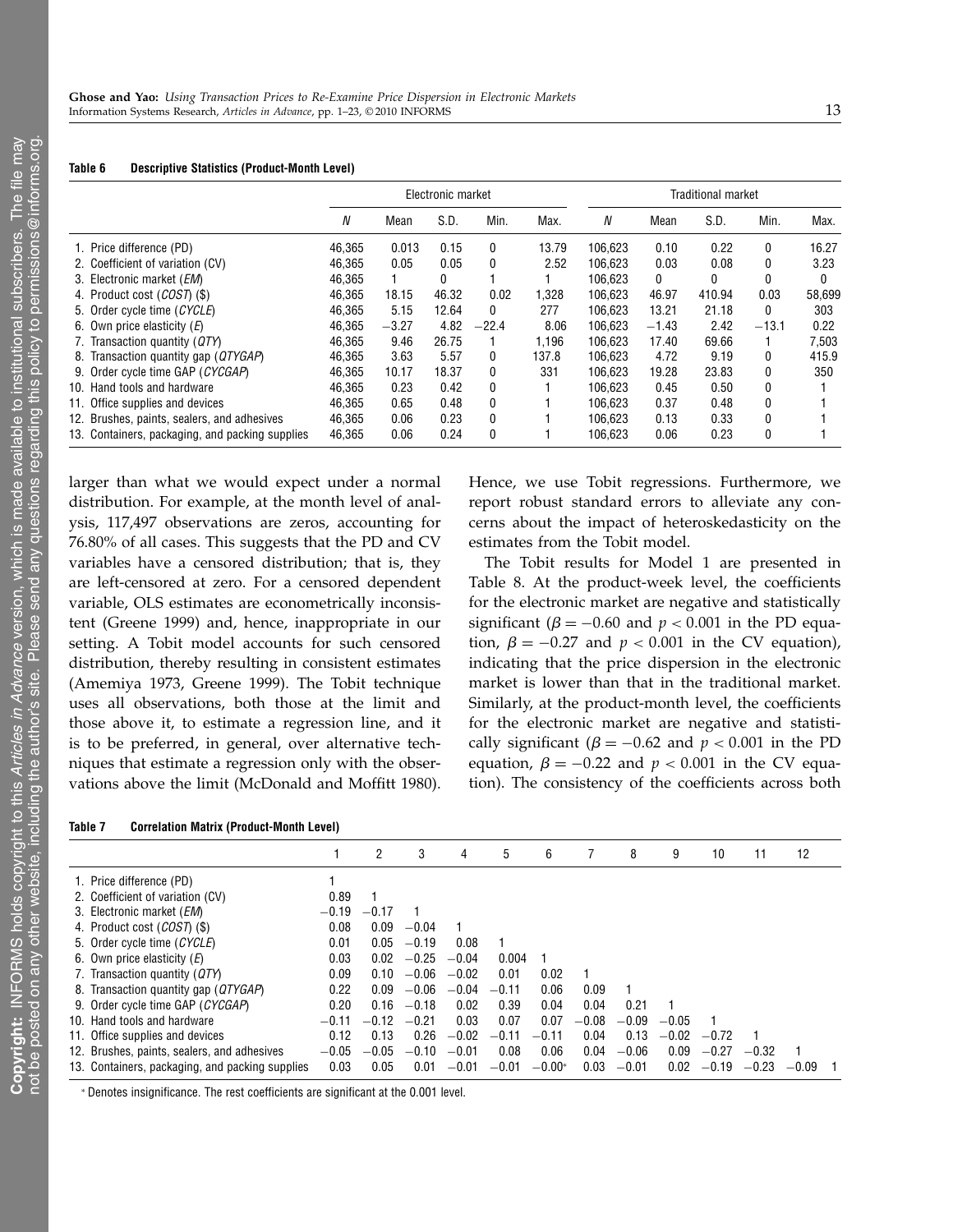|                                                               | Column (1)           |                       |                      | Column (2)            |
|---------------------------------------------------------------|----------------------|-----------------------|----------------------|-----------------------|
|                                                               |                      | Product-week          |                      | Product-month         |
|                                                               | PD                   | CV                    | PD                   | CV                    |
| Intercept                                                     | $-0.45***$           | $-0.20***$            | $-0.30***$           | $-0.10***$            |
|                                                               | (0.01)               | (0.003)               | (0.02)               | (0.004)               |
| Electronic market ( <i>EM</i> )                               | $-0.60***$           | $-0.27***$            | $-0.62***$           | $-0.22***$            |
|                                                               | (0.01)               | (0.003)               | (0.02)               | (0.003)               |
| Product cost                                                  | 76.90***             | 31.70***              | 68.40***             | 24.00***              |
| $(COST)$ ( $\times$ 10 <sup>-6</sup> )                        | (15.60)              | (6.02)                | (19.10)              | (5.77)                |
| Order cycle time                                              | $-1.06***$           | $-0.27***$            | $-2.86***$           | $-0.68***$            |
| $(CYCLE)$ ( $\times$ 10 <sup>-3</sup> )                       | (0.13)               | (0.05)                | (0.19)               | (0.06)                |
| Own price elasticity                                          | $-1.61*$             | $-0.60*$              | 0.43                 | 0.17                  |
| $(E)$ ( $\times$ 10 <sup>-3</sup> )                           | (0.73)               | (0.31)                | (0.84)               | (0.31)                |
| Transaction quantity                                          | $0.20**$             | $0.10***$             | $0.43***$            | $0.20***$             |
| $(QTY)$ ( $\times$ 10 <sup>-3</sup> )                         | (0.06)               | (0.03)                | (0.07)               | (0.03)                |
| Transaction quantity                                          | $2.36***$            | 7.93***               | 9.96***              | $2.45***$             |
| gap ( $QTYGAP$ ) ( $\times$ 10 <sup>-3</sup> )                | (0.60)               | (0.19)                | (0.46)               | (0.12)                |
| Order cycle time                                              | $5.43***$            | $2.29***$             | 5.78***              | $1.93***$             |
| GAP (CYCGAP) $(x10^{-3})$                                     | (0.16)               | (0.05)                | (0.22)               | (0.05)                |
| Time ( <i>TIME</i> ) ( $\times$ 10 <sup>-3</sup> )            | $2.12***$            | $0.97***$             | 8.86***              | $3.07***$             |
|                                                               | (0.09)               | (0.04)                | (0.61)               | (0.21)                |
| Category dummy: hand                                          | $-0.31***$           | $-0.15***$            | $-0.33***$           | $-0.13***$            |
| tools and hardware                                            | (0.08)               | (0.03)                | (0.01)               | (0.003)               |
| Category dummy: office                                        | $0.04***$            | $0.02***$             | $0.04***$            | $0.01***$             |
| supplies and devices                                          | (0.005)              | (0.002)               | (0.01)               | (0.003)               |
| Category dummy: brushes,<br>paints, sealers, and<br>adhesives | $-0.31***$<br>(0.01) | $-0.15***$<br>(0.003) | $-0.34***$<br>(0.01) | $-0.13***$<br>(0.004) |
| N                                                             | 328,945              | 328,945               | 152,988              | 152,988               |
| Log likelihood                                                | $-97,378$            | $-56,837$             | $-59,608$            | $-24,616$             |
| Pseudo R <sup>2</sup>                                         | 0.26                 | 0.34                  | 0.24                 | 0.41                  |

#### Table 8 Results of Tobit Estimations (Model 1)

Note. Robust standard errors are listed in parentheses; ∗∗∗, ∗∗, and <sup>∗</sup> denote significance at 0.001, 0.01, and 0.05, respectively.

levels demonstrates the robustness of our results. We then use these Tobit estimates to predict price dispersions in the electronic and traditional markets, while keeping other variables at their means. Table 9 presents the predicted price dispersion. The numbers are consistent with those in Table 4, showing that price dispersion in the electronic market is close to zero and is significantly smaller than that in the traditional market.

The coefficients for TIME are positive and significant, suggesting that price dispersion tends to grow larger over time. This is consistent with Pan et al. (2002), who show that e-tailer and market characteristics become more influential drivers of price dispersion among retailers over time. Our analysis shows

#### Table 9 Predicted Average Price Dispersion from Tobit Model (in Percentage)

|                                                                           |                          | Product-week             | Product-month           |                        |  |
|---------------------------------------------------------------------------|--------------------------|--------------------------|-------------------------|------------------------|--|
|                                                                           | PD.                      | CV                       | PD                      | CV                     |  |
| Electronic market<br>Traditional market<br>t statistics $(H_0: diff = 0)$ | 0.56<br>6.36<br>$306***$ | 0.25<br>2.72<br>$353***$ | 1.29<br>10.37<br>249*** | 0.47<br>3.66<br>278*** |  |

∗∗∗, ∗∗, and <sup>∗</sup> denote significance at 0.001, 0.01, and 0.05, respectively.

that price dispersion increases over time, suggesting that buyers in this market do not seem to exhibit any potential learning over time. The coefficients for QTYGAP and CYCGAP are both positive and statistically significant, indicating that products with high variation in transaction quantity and order cycle time are associated with high price dispersion. This result suggests that differences in transaction quantity and order cycle time are possible sources of price dispersion. This could be attributed, for example, to volume discounts offered by some vendors and differential service levels across vendors. After controlling for these potential sources of price dispersion, our results show that the level of price dispersion in the electronic market is close to 0 and that price dispersion in the offline market is higher than in the electronic market. Because COST, CYCLE, E, and QTY are hypothesized and tested in Model 2, we discuss them in §4.3.

#### 4.2. Robustness Tests

To validate the robustness of our estimations we performed several different robustness checks. First, we ran OLS models with product-fixed effects at both the product-week and product-month levels. Those results are also consistent with the results reported and are shown in Table SA1 in the online appendix.<sup>12</sup> For example, at the product-month level, the price dispersion is 0.52% and 3.31% in online and offline markets, respectively, based on the CV metric. Second, to address concerns about different buyers buying different products across the two channels, we have estimated the models after including only the transactions with common products that were sold in

<sup>&</sup>lt;sup>12</sup> Additional information is contained in an online appendix to this paper that is available on the Information System Research website (http://isr.pubs.informs.org/ecompanion.html).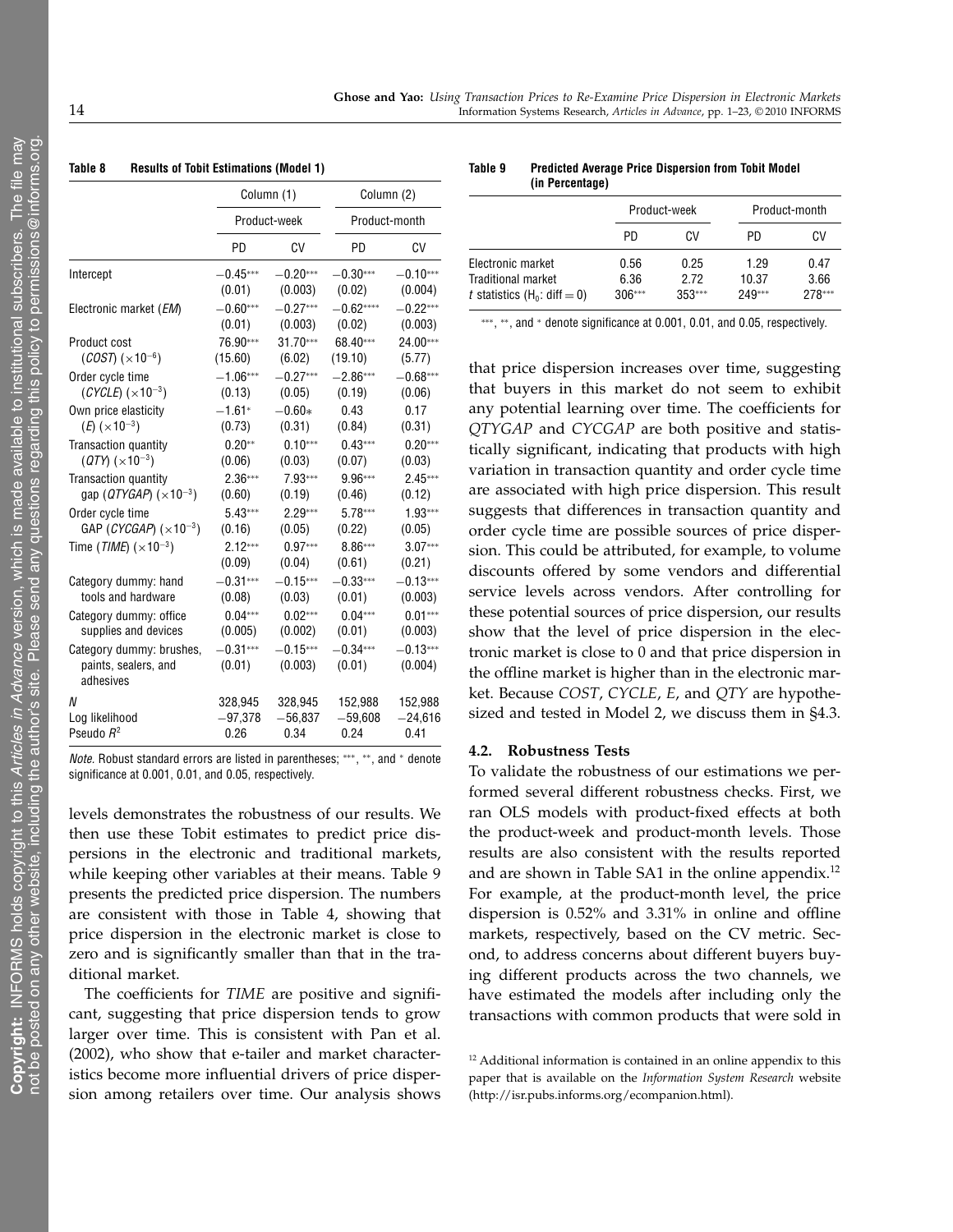both channels. In particular, we have done these analyses using the top-100 common products (by sales), top-500 common products, top-1,000 common products, top-5,000 common products, and all common products (7,283) in online and offline channels. We have run these analyses for both the CV and the PD at both the product-week and product-month level of analysis. The results are consistent with those in Table 9, and the results for all common products are presented in Table SA2 in the online appendix. For example, at the product-month level, the price dispersion is 0.42% and 4.39% in online and offline markets, respectively, based on the CV metric. We have also estimated the model based on the sample of common buyers who bought across both channels to address concerns about different buyers selecting different channels. Those results are also consistent with those presented in Table 9 and are presented in Table SA3 in the online appendix. For example, at the productmonth level and based on the CV metric, price dispersion is 0.35% and 0.86% in online and offline markets, respectively. Third, we excluded all repeat purchases for each buyer and analyzed the subsample of single purchases. This was motivated by the possibility that buyers may have low propensity to conduct a thorough search for repeat purchases. As a result, they might keep buying from the same source, thereby resulting in little price dispersion. The results are consistent with those in Table 9 and are presented in Table SA4 in the online appendix. For example, at the product-month level, the price dispersion is 0.57% and 1.84% in online and offline markets, respectively, based on the CV metric. Fourth, to alleviate concerns about the impact of variation in shipping costs by transaction quantity on price dispersion, we have estimated the models after splitting the sample by transactions involving high and low transaction quantities. Those results are also consistent with those presented in Table 9 and are presented in Tables SA5 and SA6 in the online appendix. For example, for the sample involving low transaction quantities, at the productmonth level, the price dispersion is 0.95% and 1.49% in online and offline markets, respectively, based on the CV metric. Fifth, in response to concerns about the year 2000 as a unique year, we have examined the results by splitting the sample into two six-month subsamples, as well as four quarterly subsamples. The

results are consistent with those reported in Table 9 and are presented in Tables SA7 and SA8 in the online appendix. For example, at the product-month level, the price dispersion is 0.42% and 3.94% in online and offline markets, respectively, based on the CV metric from the analysis of the sample in the first half of the year. The empirical estimates from the semiannual analyses are presented in Table SA16. Sixth, to alleviate concerns on the presence of GSA transactions, we have performed a number of analyses by isolating the impact of GSA's stock program from the transactions involving direct sales by vendors. The results are consistent with those reported in Table 9 and are presented in Table SA9 in the online appendix. For example, at the product-month level, the price dispersion is 0.68% and 0.88% in online and offline markets, respectively, based on the CV metric from the analysis of the sample consisting of direct vendor sales only (non-GSA transactions). The empirical estimates from the non-GSA analysis are presented in Table SA17. Seventh, to check for additional ways to rank top-selling products, we have used the number of distinct buyers of the product to rank products. The results are consistent with our main results when we use "sales volume in dollars" to rank products and are presented in Table SA10–SA12 in the online appendix. For example, at the product-month level for the top-100 common products, the price dispersion is 0.27% and 4.98% in online and offline markets, respectively, based on the CV metric. Finally, the most extreme form of filtering we have used is only for those products (i) that have sufficient observations during a month, (ii) that are common across both offline and online channels, and (iii) that have transactions for a sufficient number of months. This is a three-step rigorous filtering process gradually reducing the large sample into a small but highly relevant sample. The results are consistent with those reported in Table 9 and are presented in Tables SA13–SA15 in the online appendix. For example, at the product-month level, the price dispersions for the common products sold in both channels with an average of more than 10 observations during a month and having been transacted at least 6 months out of a year are 0.42% and 6.70% in online and offline markets, respectively, based on the CV metric.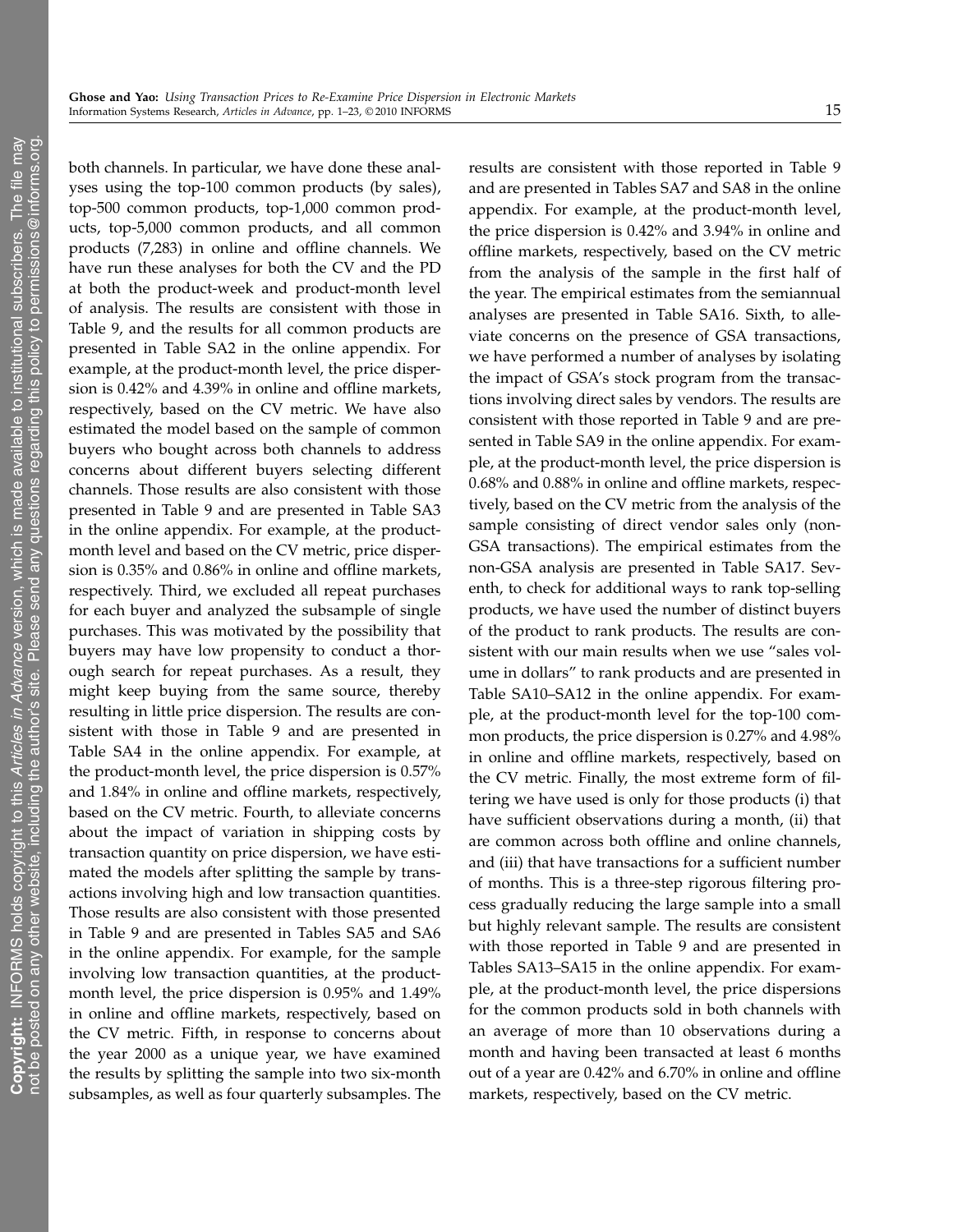|                                                                              | Column (1)                   |                     |                     | Column (2)          | Column (3)    |                |                    | Column (4)         | Column (5)          |                     |
|------------------------------------------------------------------------------|------------------------------|---------------------|---------------------|---------------------|---------------|----------------|--------------------|--------------------|---------------------|---------------------|
|                                                                              | Hypothesis 1<br>Hypothesis 2 |                     | Hypothesis 3        |                     | Hypothesis 4  |                | Full model         |                    |                     |                     |
|                                                                              | PD                           | CV                  | PD                  | CV                  | <b>PD</b>     | CV             | PD                 | CV                 | PD                  | CV                  |
| Intercept                                                                    | $-0.30***$                   | $-0.10***$          | $-0.29***$          | $-0.10***$          | $-0.30***$    | $-0.10***$     | $-0.30***$         | $-0.10***$         | $-0.29***$          | $-0.10***$          |
|                                                                              | (0.02)                       | (0.004)             | (0.02)              | (0.004)             | (0.02)        | (0.004)        | (0.02)             | (0.004)            | (0.02)              | (0.004)             |
| Electronic market (EM)                                                       | $-0.64***$                   | $-0.23***$          | $-0.68***$          | $-0.25***$          | $-0.61***$    | $-0.22***$     | $-0.61***$         | $-0.22***$         | $-0.69***$          | $-0.25***$          |
|                                                                              | (0.02)                       | (0.004)             | (0.02)              | (0.004)             | (0.02)        | (0.004)        | (0.02)             | (0.004)            | (0.02)              | (0.004)             |
| Product cost $(COST)$ ( $\times$ 10 <sup>-6</sup> )                          | 65.80***                     | $23.10***$          | 69.40***            | 24.40***            | 68.30***      | 24.00***       | 68.40***           | 24.00***           | 67.50***            | 23.70***            |
|                                                                              | (18.6)                       | (5.58)              | (19.3)              | (5.83)              | (19.1)        | (5.77)         | (19.1)             | (5.77)             | (19.0)              | (5.72)              |
| Order cycle time (CYCLE) $(\times 10^{-3})$                                  | $-3.02***$                   | $-0.73***$          | $-3.63***$          | $-0.95***$          | $-2.86***$    | $-0.68***$     | $-2.86***$         | $-0.68***$         | $-3.65***$          | $-0.95***$          |
|                                                                              | (0.19)                       | (0.06)              | (0.21)              | (0.06)              | (0.19)        | (0.06)         | (0.19)             | (0.06)             | (0.21)              | (0.06)              |
| Own price elasticity (E) $(x10^{-3})$                                        | 0.18                         | 0.08                | $-0.94$             | $-0.32$             | 0.29          | 0.12           | 0.42               | 0.17               | $-0.85$             | 0.28                |
|                                                                              | (0.84)                       | (0.31)              | (0.85)              | (0.31)              | (0.9)         | (0.34)         | (0.84)             | (0.31)             | (0.94)              | (0.34)              |
| Transaction quantity ( $QTY$ ) ( $\times 10^{-3}$ )                          | $0.43***$                    | $0.20***$           | $0.43***$           | $0.20***$           | $0.43***$     | $0.20***$      | $0.44***$          | $0.20***$          | $0.44***$           | $0.20***$           |
|                                                                              | (0.08)                       | (0.03)              | (0.08)              | (0.03)              | (0.07)        | (0.03)         | (0.08)             | (0.03)             | (0.08)              | (0.03)              |
| Transaction quantity gap ( $QTYGAP$ ) ( $\times$ 10 <sup>-3</sup> )          | $10.00***$                   | $2.47***$           | 9.98***             | $2.46***$           | 9.96***       | $2.45***$      | 9.97***            | $2.45***$          | $10.02***$          | $2.47***$           |
|                                                                              | (0.47)                       | (0.12)              | (0.46)              | (0.12)              | (0.46)        | (0.12)         | (0.46)             | (0.12)             | (0.47)              | (0.12)              |
| Order cycle time GAP ( $CYCGAP$ ) ( $\times$ 10 <sup>-3</sup> )              | $5.82***$                    | $1.95***$           | $5.66***$           | $1.89***$           | $5.78***$     | $1.93***$      | $5.78***$          | $1.93***$          | $5.70***$           | $1.90***$           |
|                                                                              | (0.2)                        | (0.05)              | (0.22)              | (0.05)              | (0.2)         | (0.05)         | (0.22)             | (0.05)             | (0.22)              | (0.05)              |
| Interaction term of <i>EM</i> and <i>COST</i> ( $\times$ 10 <sup>-3</sup> )  | $1.20***$<br>(0.09)          | $0.42***$<br>(0.03) |                     |                     |               |                |                    |                    | $0.83***$<br>(0.08) | $0.29***$<br>(0.03) |
| Interaction term of <i>EM</i> and <i>CYCLE</i> ( $\times$ 10 <sup>-3</sup> ) |                              |                     | $7.14***$<br>(0.42) | $2.49***$<br>(0.14) |               |                |                    |                    | $6.44***$<br>(0.42) | $2.25***$<br>(0.15) |
| Interaction term of <i>EM</i> and $E(x10^{-3})$                              |                              |                     |                     |                     | 0.47<br>(2.2) | 0.15<br>(0.79) |                    |                    | $-0.62$<br>(2.14)   | $-0.23$<br>(0.79)   |
| Interaction term of <i>EM</i> and $QTY$ ( $\times$ 10 <sup>-3</sup> )        |                              |                     |                     |                     |               |                | $-0.52*$<br>(0.24) | $-0.17*$<br>(0.08) | $-0.36+$<br>(0.21)  | $-0.11$<br>(0.07)   |
| Time ( <i>TIME</i> ) ( $\times$ 10 <sup>-3</sup> )                           | $8.81***$                    | $3.05***$           | 8.93***             | $3.10***$           | $8.86***$     | $3.07***$      | $8.84***$          | $3.07***$          | 8.89***             | $3.08***$           |
|                                                                              | (0.61)                       | (0.21)              | (0.62)              | (0.21)              | (0.61)        | (0.2)          | (0.61)             | (0.21)             | (0.62)              | (0.21)              |
| Category dummy: hand tools and hardware                                      | $-0.33***$                   | $-0.13***$          | $-0.33***$          | $-0.13***$          | $-0.33***$    | $-0.13***$     | $-0.33***$         | $-0.13***$         | $-0.33***$          | $-0.13***$          |
|                                                                              | (0.01)                       | (0.003)             | (0.01)              | (0.003)             | (0.01)        | (0.003)        | (0.01)             | (0.003)            | (0.01)              | (0.003)             |
| Category dummy: office supplies and devices                                  | $0.04***$                    | $0.01***$           | $0.03***$           | $0.01**$            | $0.04***$     | $0.01***$      | $0.04***$          | $0.01***$          | $0.03***$           | $0.01***$           |
|                                                                              | (0.01)                       | (0.003)             | (0.01)              | (0.003)             | (0.01)        | (0.003)        | (0.01)             | (0.003)            | (0.01)              | (0.003)             |
| Category dummy: brushes, paints,                                             | $-0.34***$                   | $-0.13***$          | $-0.34***$          | $-0.13$             | $-0.34***$    | $-0.13***$     | $-0.34***$         | $-0.13$            | $-0.34***$          | $-0.13***$          |
| sealers, and adhesives                                                       | (0.01)                       | (0.004)             | (0.01)              | (0.004)             | (0.01)        | (0.004)        | (0.01)             | (0.004)            | (0.01)              | (0.004)             |
| Ν                                                                            | 152,988                      | 152,988             | 152,988             | 152,988             | 152,988       | 152,988        | 152,988            | 152,988            | 152,988             | 152,988             |
| Log likelihood                                                               | $-59,476$                    | $-24,499$           | $-59,322$           | $-24,352$           | $-59,608$     | $-24,617$      | $-59,604$          | $-24,614$          | $-59,262$           | $-24,299$           |
| Pseudo R <sup>2</sup>                                                        | 0.24                         | 0.41                | 0.25                | 0.42                | 0.24          | 0.41           | 0.24               | 0.41               | 0.25                | 0.42                |

Note. Robust standard errors are listed in parentheses; ∗∗∗, ∗∗, and <sup>∗</sup> denote significance at 0.001, 0.01, and 0.05, respectively.

### 4.3. Results: Model 2—Drivers of Price Dispersion

We also estimate Model 2 at product-week and product-month levels. Table 10 presents the estimation results at the product-month level.<sup>13</sup> Column (1)

 $13$  The pseudo R-squared statistics for all estimations of Models 1 and 2 are between 0.22 and 0.41, indicating a good fit for these regression estimations. Because of space constraints, the productweek level results are omitted but are available on request.

presents the results of assessing the effect of product cost. The coefficient for COST is positive and significant (β = 65.80 × 10<sup>-6</sup> and  $p < 0.001$  in the PD equation,  $\beta = 23.10 \times 10^{-6}$  and  $p < 0.001$  in the CV equation), and the coefficient for the interaction term of COST and EM is also positive and significant  $(\beta = 1.2 \times 10^{-3}$  and  $p < 0.001$  in the PD equation,  $\beta = 0.42 \times 10^{-3}$  and  $p < 0.001$  in the CV equation). These results lend support to both parts of Hypothesis 1, which proposes that price dispersion is higher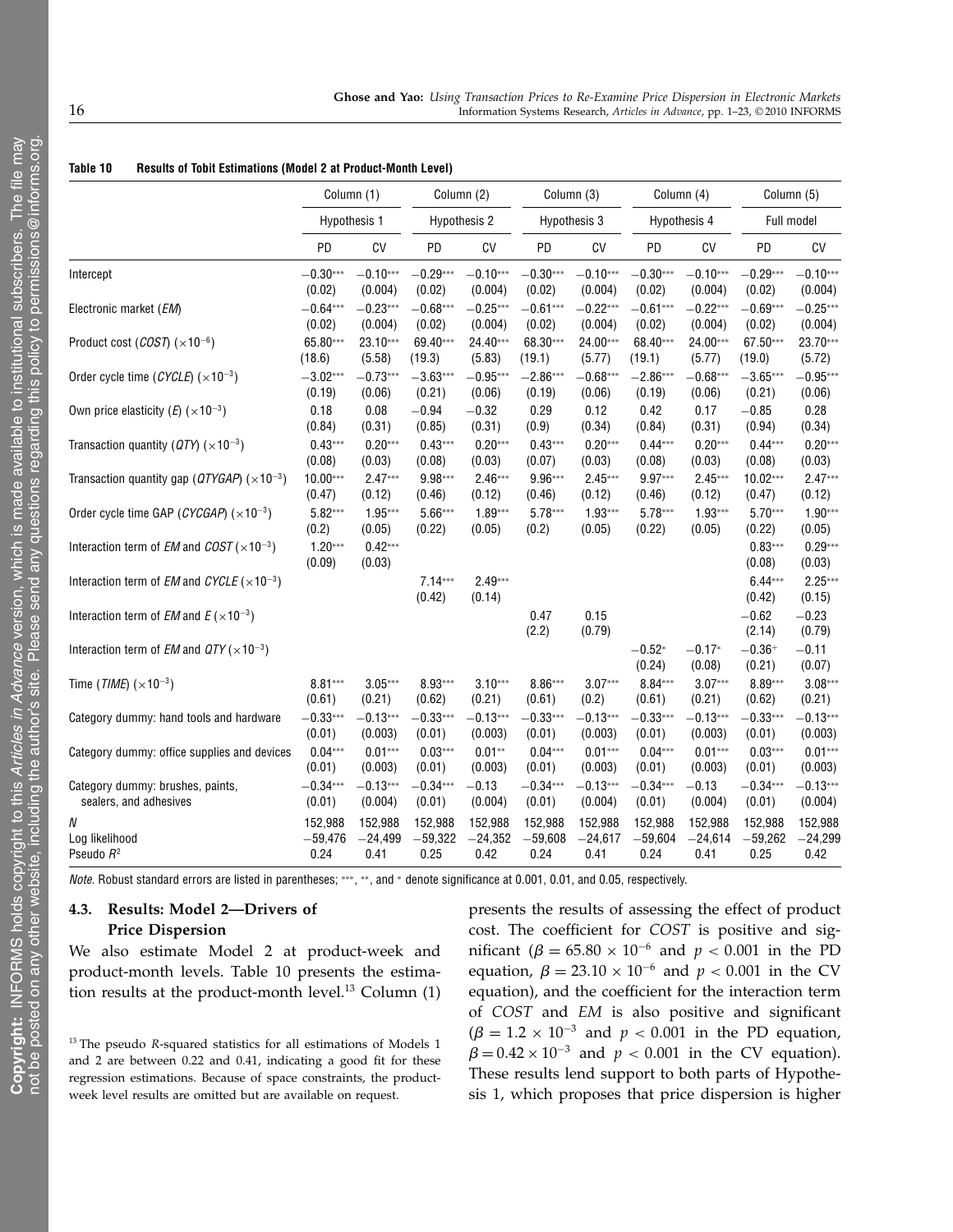for products with higher product costs than for products with lower product costs, an effect reinforced by the electronic market.

Column (2) presents the results of assessing the effect of order cycle time. The coefficient for CYCLE is negative and significant ( $\beta = -3.63 \times 10^{-3}$  and  $p < 0.001$  in the PD equation,  $\beta = -0.95 \times 10^{-3}$  and  $p < 0.001$  in the CV equation), and the coefficient for the interaction term of CYCLE and EM is positive and significant ( $\beta = 7.14 \times 10^{-3}$  and  $p < 0.001$  in the PD equation,  $\beta = 2.49 \times 10^{-3}$  and  $p < 0.001$  in the CV equation), indicating that price dispersion is lower for products with longer order cycle time than for products with shorter order cycle time in the traditional market. However, this effect is significantly moderated in the electronic market, such that price dispersion is higher for products with a longer order cycle time than for products with a shorter order cycle time in the online channel, suggesting that the electronic market plays an important role in facilitating information transparency. These results lend support to Hypothesis 2 in the traditional market but not in the electronic market. The moderating effect of Hypothesis 2, however, is supported.

Column (3) presents the results of assessing the effect of own price elasticity. Notice that the coefficient of E is significant and negative in product-week level analysis in Table 8, supporting the first half of Hypothesis 3. Moreover, when we run the various robustness tests, such as those at the product-week level analyses, we find that the coefficient of E and the interaction term is significant and negative. However, in Table 10, the coefficients for both E and the interaction term are generally insignificant, suggesting that Hypothesis 3 is unsupported at the product-month level but supported at the product-week level. Thus, Hypothesis 3 is partially supported.

Column (4) presents the results of assessing the effect of transaction quantity. The coefficient for QTY is positive and significant ( $\beta = 0.44 \times 10^{-3}$  and p < 0.001 in the PD equation,  $\beta = 0.20 \times 10^{-3}$  and  $p < 0.001$ in the CV equation), but the coefficient for the interaction term of QTY and EM is negative and significant  $(\beta = -0.52 \times 10^{-3}$  and  $p < 0.05$  in the PD equation,  $\beta = -0.17 \times 10^{-3}$  and  $p < 0.05$  in the CV equation). These results lend support to Hypothesis 4 based on the results of the CV equation, which posits that price dispersion is higher for products with higher transaction quantity. However, based on the results of PD equation, this effect on PD is significantly moderated by the electronic market such that, in the electronic market, price dispersion is higher for products with a lower transaction quantity than for products with a higher transaction quantity. This result, again, highlights the important role of the electronic market in facilitating information transparency. Table 11 summarizes our results.

Finally, column (5) presents the estimation results from the full model, which included all interaction terms. The qualitative nature of the main results remains unchanged. The only change is that the interaction of electronic market and transaction quantity is now statistically insignificant at the product-month level in the CV equation, although it is in the right direction. However, in our robustness checks, we see that the interaction continues to remain statistically significant at the product-week level.

### 5. Implications for Consumer Welfare

One impact of reduced price dispersion in electronic markets is that it increases consumer welfare. None of the previous studies in the literature, as discussed in Pan et al. (2004), could estimate the implications of reduced price dispersion for consumer welfare

| Hypothesis           | Relevant coefficients                                            | Prediction           | Supported?             | Location                                  |
|----------------------|------------------------------------------------------------------|----------------------|------------------------|-------------------------------------------|
| Product cost         | Product cost<br>Product cost * Electronic market                 | Positive<br>Positive | Supported              | Table 8 and 10, Row 3<br>Table 10, Row 9  |
| Order cycle time     | Order cycle time<br>Order cycle time * Electronic market         | Negative<br>Positive | Partially<br>Supported | Table 8 and 10, Row 4<br>Table 10, Row 10 |
| Own price elasticity | Price elasticity<br>Own price elasticity * Electronic market     | Negative<br>Negative | Partially<br>Supported | Table 8 and 10, Row 5<br>Table 10, Row 11 |
| Transaction quantity | Transaction quantity<br>Transaction quantity * Electronic market | Positive<br>Negative | Supported              | Table 8 and 10. Row 6<br>Table 10, Row 12 |

Table 11 Main Hypotheses and Summary of Results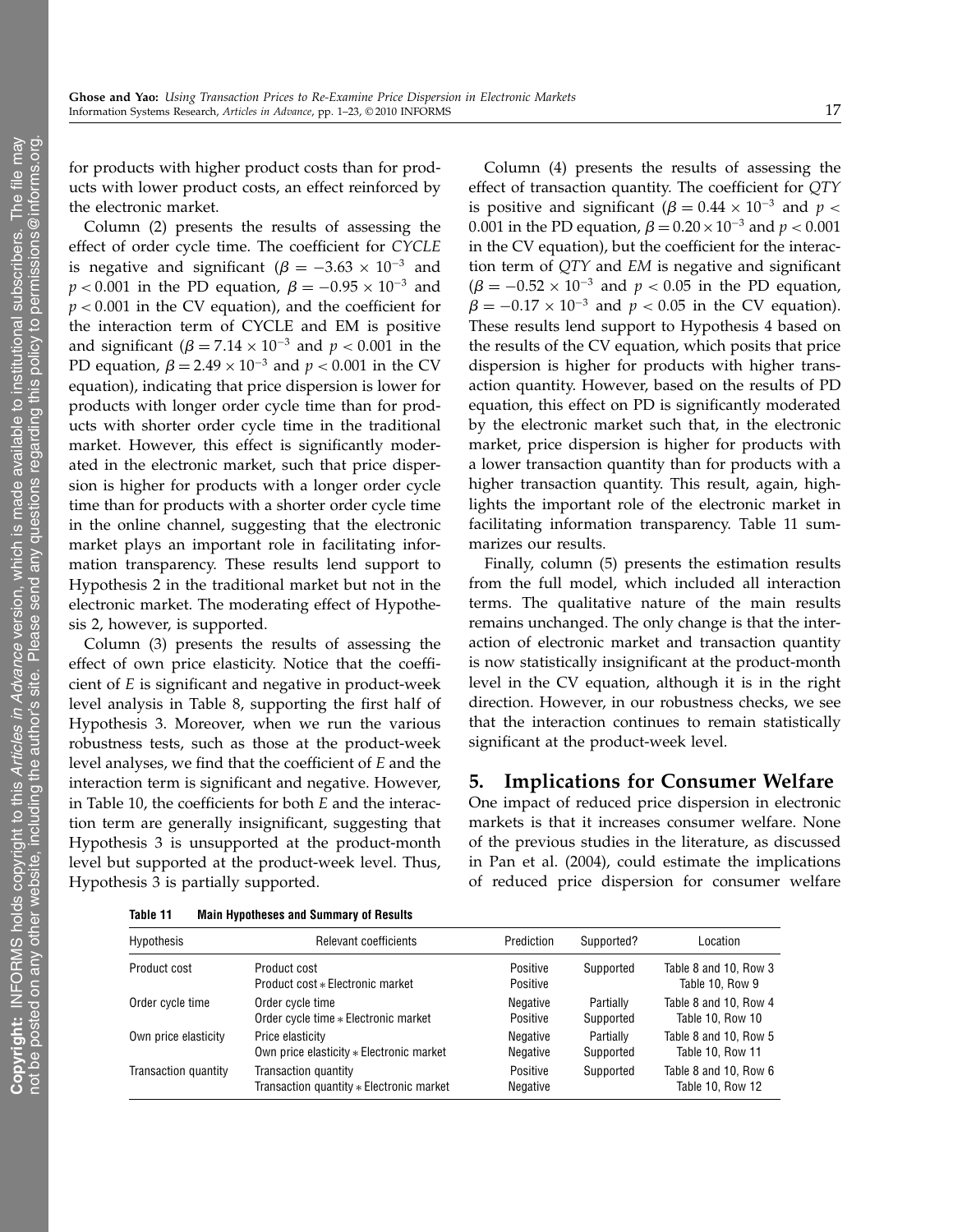because of the data limitation arising from the absence of transaction prices. They assert that "[i]f most sales in online markets take place at relatively low prices, and high price sellers have relatively low volumes, price dispersion could cost consumers much less if a high share of sales takes place at relatively high prices." Using transaction prices, we address this question by estimating the impact of reduced price dispersion on consumer welfare.

A stream of research on developing techniques to estimate welfare effects from the introduction of new goods is based on the compensating variation measure of Hicks (1942). This technique has been applied to measure welfare gains from new goods ranging from increased product variety on the Internet (Brynjolffson et al. 2003) to the establishment of used-good markets (Ghose et al. 2006). Following their approach, in this section we apply the methodology of Hausman and Leonard (2002) estimate the electronic market's impact on consumer surplus.

To impute this, we need to estimate the own price elasticity of demand. Hence, we estimate models at transaction level with Log(SALES) as the dependent variable and  $Log(PRICE)$  as the independent variable. Note that the unit of analysis is a transaction, which is different from that used in the analyses of price dispersion. SALES, therefore, is defined as the total quantity of a product sold in a transaction. The control variables include the order cycle time (CYCLE), time trends (DATE), and product category dummies (CAT). We estimate the regressions separately for the electronic and traditional markets. Consistent with earlier studies of Internet-based demand (Chevalier and Goolsbee 2003, Ghose et al. 2006), we use a log-linear model,

$$
Ln(SALES) = \alpha_0 + \alpha_1 Ln(PRICE) + \alpha_2 CYCLE
$$
  
+  $\alpha_3 DATE + \sum_{k=1}^{3} \alpha_k CAT_{kj} + \varepsilon,$  (5)

where  $\alpha_1$  is the own price elasticity of demand, CAT represents the dummy variables for each product category, CYCLE and DATE are control variables, and  $\varepsilon$  is a random error term. Column (1) in Table 12 present the OLS results.

Because of the potential endogeneity of price, we also estimate the model using a two-stage least-square (2SLS) with instrument variables. The instrumental

#### Table 12 Elasticity Estimates for Electronic Markets

|                                                            | Column (1)             | Column (2)<br>2SLS     |  |
|------------------------------------------------------------|------------------------|------------------------|--|
|                                                            | OLS                    |                        |  |
| Intercept                                                  | $2.18***$<br>(0.01)    | $5.31***$<br>(0.025)   |  |
| Transaction price ( <i>PRICE</i> )                         | $-0.32***$<br>(0.001)  | $-1.47***$<br>(0.01)   |  |
| Order cycle time (CYCLE)                                   | $0.003***$<br>(0.0001) | $0.012***$<br>(0.0001) |  |
| Date $(\times 10^{-3})$                                    | $-0.05***$<br>(0.01)   | $0.3***$<br>(0.01)     |  |
| Category dummy: hand tools and hardware                    | $-0.43***$<br>(0.01)   | $-1.80***$<br>(0.01)   |  |
| Category dummy: office supplies and devices                | $-0.31***$<br>(0.01)   | $-1.59***$<br>(0.01)   |  |
| Category dummy: brushes, paints,<br>sealers, and adhesives | $0.16***$<br>(0.01)    | $-0.89***$<br>(0.01)   |  |
| N<br>Adjusted $R^2$                                        | 813,606<br>0.12        | 813,606<br>0.06        |  |

Note. Robust standard errors are listed in parentheses; ∗∗∗, ∗∗, and <sup>∗</sup> denote significance at 0.001, 0.01, and 0.05, respectively.

variables are annual sales volume, total transaction frequency for a product during the year, and a sellerlevel shipping warehouse dummy that serves as a proxy for cost. Because the annual sales volume and total transaction frequency are product-level variables, they are correlated with price but unlikely to be correlated with unobserved vendor heterogeneity. The shipping warehouse dummy variable identifies the shipping warehouse of GSA versus other sellers in our sample. Besides controlling for vendor heterogeneity, this cost-side variable is a valid instrument because it is correlated with prices but is uncorrelated with the error term. The intuition is that different sellers have warehouses situated in different locations and, hence, their cost structure would be different because of differences in warehouse rental and maintenance costs and inventory carrying costs. As a result, this variable is likely to be correlated with prices but uncorrelated with unobservable factors that affect sales, as is well known in the literature (for example, Berry 1994).

Column (2) in Table 12 presents the results from the  $2SLS$  estimation.<sup>14</sup> All of the coefficients are signifi-

<sup>&</sup>lt;sup>14</sup> Pairwise correlations between variables were much lower than the 0.8 critical level suggested by Kennedy (2003). A VIF test also revealed that there was no concern for multicollinearity.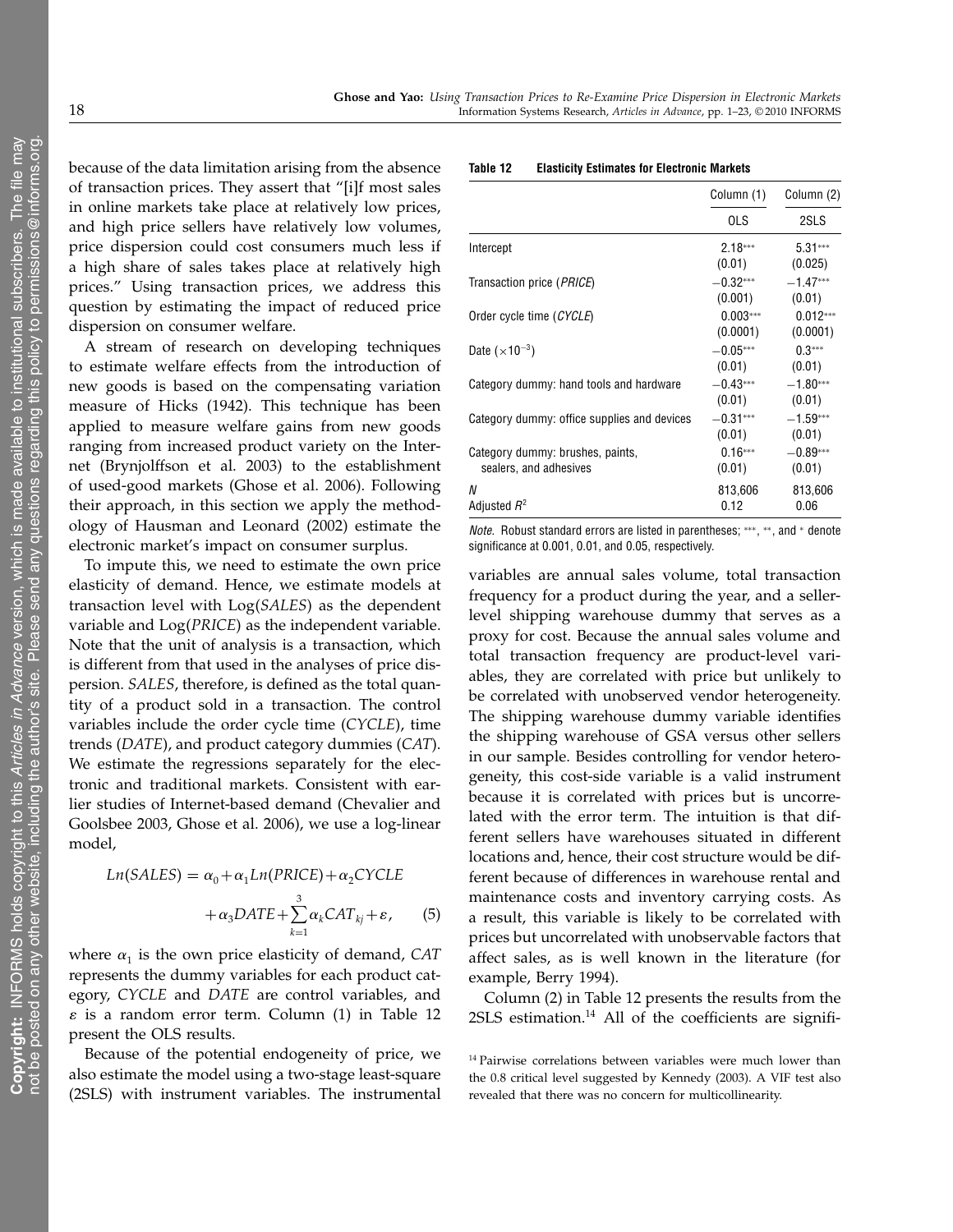cant at the 0.01% level. The results indicate that the average own price elasticity in the electronic market is  $-1.47$ . Based on a similar analysis for the offline market, we find that own price elasticity in the offline market is −084. This implies that the demand in the electronic market is more elastic than in the traditional market. These estimates are consistent with the conclusions of earlier studies, which find that prices in electronic markets are generally more elastic than in traditional markets because of increased efficiency and market transparency (Ellison and Ellison 2005, Granados et al. 2009). In particular, Granados et al. (2009) find that own price elasticity for online travel agencies is −129, whereas for offline travel agencies it is  $-0.82$ .<sup>15</sup>

Having estimated the own price elasticity, we follow the approach used by Ghose et al. (2006) to estimate the gain in consumer surplus attributable to the use of the electronic market. This approach was originally developed by Hausman and Leonard (2002) to calculate the consumer surplus gain from the introduction of new goods, and it was further simplified by Brynjolfsson et al. (2003) to estimate the surplus arising from the availability of products that represent a small proportion of overall expenditures, so that the effect of income elasticity can be ignored. In our data, the expenses incurred by government agencies to buy these products (e.g., office products, hand tools, and packaging supplies) usually constitute a tiny proportion of their overall budget. Therefore, we use the following formula (Brynjolfsson et al. 2003, Ghose et al. 2006) to compute the consumer surplus gain from the use of the electronic market:

$$
CS = \frac{p_e q_e}{1 + \eta_e},\tag{6}
$$

<sup>15</sup> We have also experimented with a different set of instruments. Specifically, we used GMM-based estimators as in the studies of Arellano and Bond (1991), Blundell and Bond (1998), and Arellano and Bover (1995). Arellano and Bond (1991) developed a GMM estimator that treats the model as a system of equations, one for each time period. The equations differ only in their instrument/moment condition sets. These are dynamic panel data estimators, and they have used lagged first-differences as instruments for equations in levels, along with combinations of lagged levels as instruments for equations in first-differences. The own price elasticity in the electronic market in these analyses ranges from −135 to −151 and is thus consistent with our main estimates.

where  $p_e q_e$  represents the total sales in dollars of the products in the electronic market, and  $\eta_e$  is the own price elasticity of demand.

Although we know that the electronic market was introduced more recently than the offline market and that the former provides buyers with additional utility from its greater shopping convenience,<sup>16</sup> it is possible that some buyers still consider the offline market as a perfect substitute for the online market, especially those who buy across both channels. To alleviate this concern, we run our analysis on a smaller sample of transactions to underestimate the gains in buyer welfare. In particular, we exclude transactions that were conducted by buyers who have purchased products in both channels and include transactions by buyers who have purchased only in the electronic market over the one-year period. The main idea is that in the absence of the electronic market these buyers would either have been forced to buy these products in the offline market, or they would have refrained from buying these products at all. This sample of transactions results in an own price elasticity of −152 in the electronic market. Based on the revenues accruing from these transactions (\$50.92 million) across the four product categories, the final consumer welfare gain from the electronic market works out to be \$97.92 million per year, which is almost twice as much as the revenues from these transactions.

Our consumer surplus estimate is comparable to the estimate in Ghose et al. (2006), who find that the online used-book market on Amazon.com increases consumer surplus by \$67.21 million per year. However, it may be worth noting that the consumer surplus in Ghose et al. (2006) amounted to only one fourth of the total revenues from transactions in the used-book market. Furthermore, in our data, the revenues accruing from the buyers who use traditional channels only are \$376 million. If the buyers were to spend all of that in the electronic market of GSA

<sup>&</sup>lt;sup>16</sup> Examples of such additional utility creating differences across the two markets include searching for items using keywords, part numbers, manufacturer names, contractor names, or contract numbers; browsing by category of products and services; comparing features, prices and delivery options; configuring products and adding accessories; reviewing delivery options; selecting a convenient payment method; and viewing order history to track status, reorder, or cancel.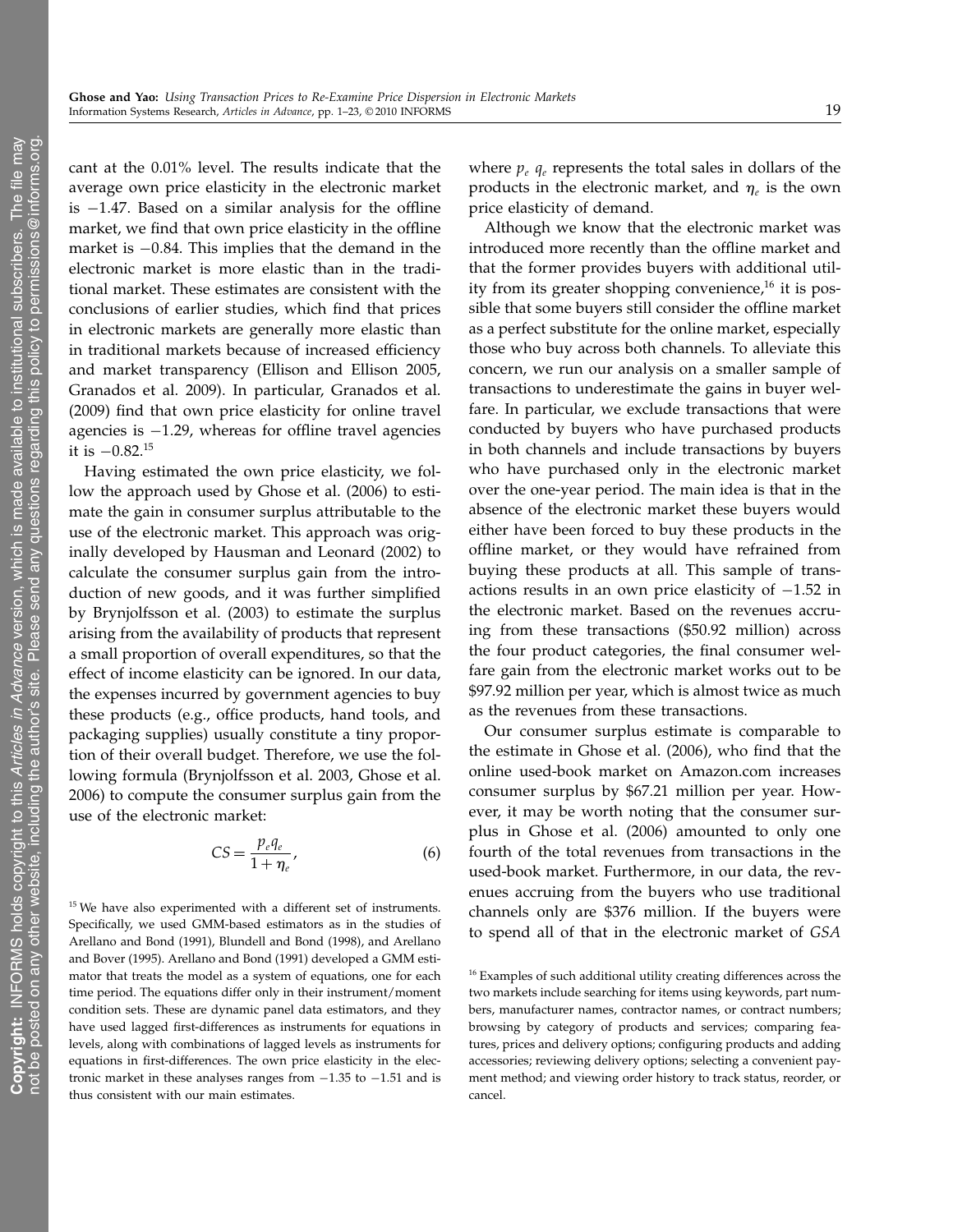Advantage!, based on our calculation, the total consumer surplus gains could be as high as \$723.07 million. These numbers are in the range of the estimates shown by Brynjolfsson et al. (2003), who find that the increased product variety of online bookstores enhanced consumer welfare by \$731 million to \$1.03 billion in the year 2000, which is the same time frame as that of our data. However, one needs to keep in mind that Brynjolfsson et al. (2003) and Ghose et al. (2006) analyzed B2C electronic markets whereas our buyer surplus estimates are for a B2B electronic market.

# 6. Discussion

The magnitude of price dispersion in the electronic market in our study is much lower, compared to that reported in previous studies. Most previous studies have found that average price dispersion is between 20% and 30% when measured by price gap or range and between 5%–20% when measured by coefficient of variation (e.g., Pan et al. 2004). In our research, we find price dispersion to be less than 1% under a number of different scenarios.

Our results merit some discussion toward understanding why the estimated price dispersion is so low when we use transaction price to measure it. Earlier studies (Brynjolfsson and Smith 2000; Pan et al. 2002, 2003a, b; Baye et al. 2004) have recognized that, when using posted prices to measure price dispersion, some outliers (low-end prices) may not be honored by retailers once a customer comes to the market, and other outliers (high-end prices) may not generate any sales at all. These outliers contribute to price dispersion measured by posted prices but not to that measured by transaction prices. Moreover, GSA Advantage! is more closely regulated than many of the commercial electronic markets studied in earlier work, which, to a large extent, mitigates unobserved heterogeneity among vendors in terms of brand or reputation effects. Finally, we have studied price dispersion in a single electronic market. GSA Advantage! is the only source for government buyers to purchase their office supplies on the Internet. Thus, these buyers' search costs are arguably low. Given that our B2B setting is different from that in many earlier studies that are based on B2C scenarios, we would like to point out that our findings should be interpreted in light of the differences in the research settings.

We also find that price dispersion in the electronic market is significantly lower than in the traditional market. Because we use transaction prices, namely, market clearing prices, this finding suggests that buyers in the electronic markets can more efficiently locate the lower prices because of reduced search costs, thus providing empirical support to the theoretical prediction that electronic markets have lower search costs (Bakos 1997). Previous empirical studies have not conclusively shown whether electronic or traditional markets have higher price dispersion. Rather, the evidence is quite mixed. Our paper makes a contribution by providing empirical evidence using transaction prices, which has not been done before.

Using transaction data, we have studied four product and market level drivers. In particular, we analyze the impact of product cost, order cycle time, own price elasticity, and transaction quantity on price dispersion. We find that high value products (those having a high product cost) are associated with higher price dispersion than are low cost products. This finding suggests that in some B2B markets the effect of the Weber-Fechner law of psychophysics can indeed be greater than the effect of increased searches for high value products. This effect is even stronger in the electronic market than in traditional markets, indicating that the market expansion effect resulting from the electronic market dominates the competitionintensifying effect resulting from reduced search costs in the electronic market. The finding that products' price dispersion falls as their own price elasticity increases is consistent with results from earlier studies, which show that increased competition reduces price dispersion. To our knowledge, our study is the first attempt to directly use own price elasticity to measure competition and link it with price dispersion. Finally, we find that price dispersion is negatively associated with order cycle time in the traditional market but positively associated with it in the electronic market, and that price dispersion is positively associated with transaction quantity, although the effect becomes weaker in the electronic market than in the traditional market. Future research can explore the validity of these insights in a B2C electronic market, such as shopping bots or in markets established by online retailers.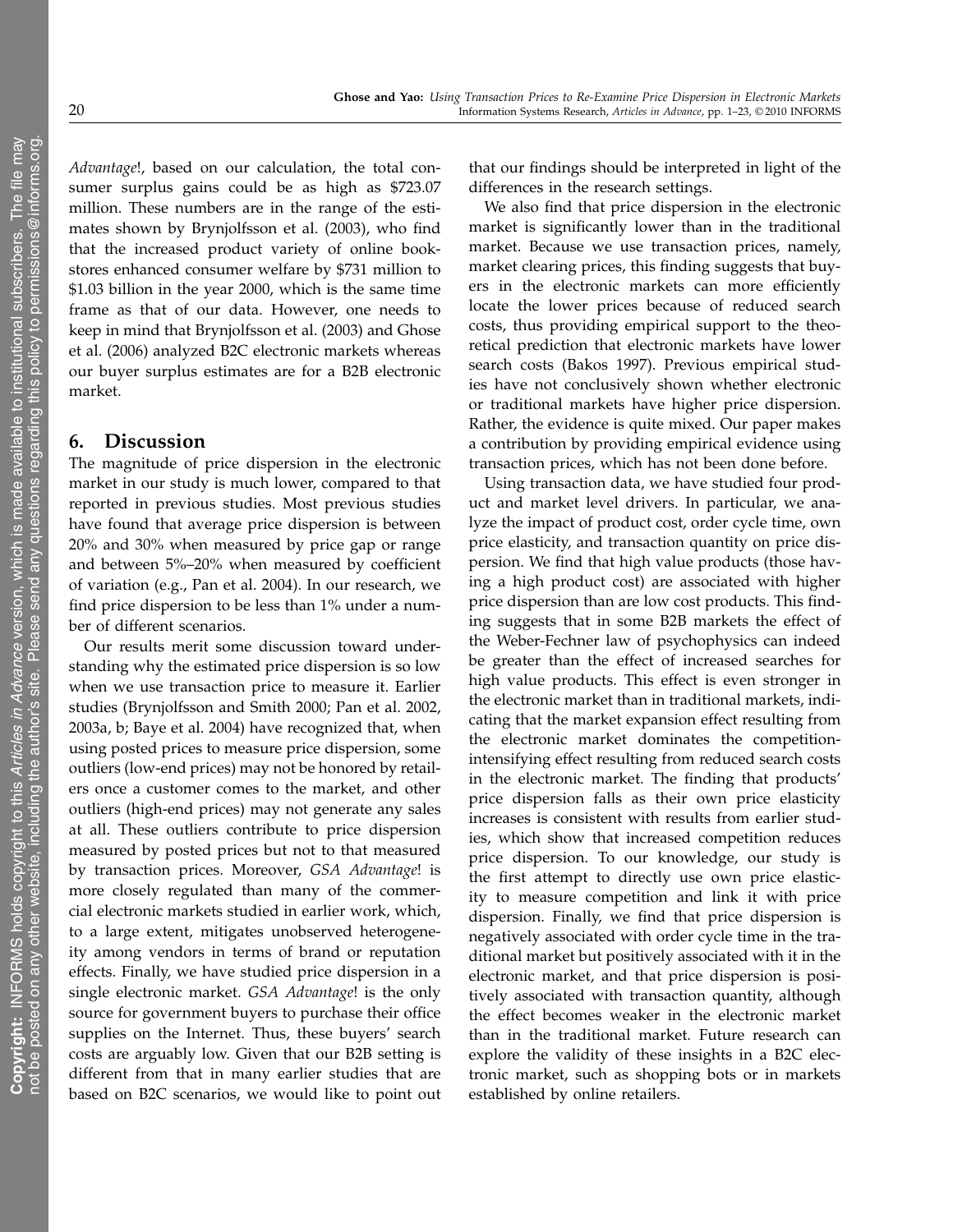Furthermore, we estimate demand to infer own price elasticities toward estimating the increase in consumer surplus. Consistent with an emerging stream of work on demand estimation in electronic markets, we find that online markets exhibit higher own price elasticity, compared to that of offline markets. This finding is consistent with the theory that in more price-transparent channels such as markets, own price elasticity is relatively higher, whereas for more product transparent channels such as offline markets, own price elasticity is relatively lower (Lynch and Ariely 2000, Granados et al. 2009). Although our calculations of welfare focus on buyer surplus, retailers also face several countervailing effects. On the one hand, they may gain from the additional sales they make because of the complementarity between the offline and online channels. On the other hand, they may also suffer from the cannibalization of online sales by the offline channel, or vice-versa. Furthermore, although retailers may benefit from the wider market coverage created by the electronic market, they may also lose from increased competition because of higher price and supplier transparency. It would be interesting to use transaction data to explore implications for retailer welfare in future research.

# 7. Conclusion

In this research we first estimate and compare the magnitude of price dispersion using transaction price in both an electronic market and a traditional market. We then develop a nuanced theoretical model and test a number of hypotheses on both market- and product-level drivers of price dispersion and the moderating role of the electronic market. We use a data set collected from the FSS of GSA, which consists of their transaction records in both the electronic and traditional markets. We demonstrate that price dispersion has indeed been reduced to negligible levels in some electronic markets—a finding contrary to earlier empirical studies but in accordance with several theoretical predictions in information economics.

Although our data provide many advantages in estimating price dispersion, compared to those used in earlier studies, the study also has some limitations. One limitation is that we study price dispersion in a single electronic market. Many other studies (e.g., Brynjolfsson and Smith 2000) collected price

data from individual websites of multiple Internet retailers. Conceivably, buyers' search costs can be higher for sequential searches across individual Internet retailers, compared to a shopbot-like electronic market, leading to higher price dispersion. Nonetheless, it is worth noting that some studies (e.g., Baye et al. 2004, 2006) that collected posted price data directly off a shopbot have reported much higher levels of price dispersion than our study. Another limitation is that the data do not identify the vendors; that is, we cannot attribute each transaction to a particular vendor. Thus, we have limited controls for vendor heterogeneity. A similar data limitation has also been acknowledged in earlier work, such as that of Baye et al. (2006). Such data unavailability does prevent us from evaluating the drivers of price dispersion in terms of market structure, which could interact with retailer characteristics, as pointed out by Venkatesan et al. (2007). Despite these limitations, we hope that our research paves the way for future research in this area.

#### Acknowledgments

We thank the senior editor, the associate editor, and two anonymous reviewers for extremely helpful comments. We also thank seminar participants at the University of Minnesota, INFORMS 2006, and the 3rd Symposium on Statistical Challenges in Electronic Commerce Research for useful comments on an earlier version of the paper. Anindya Ghose acknowledges the generous financial support of the National Science Foundation through CAREER Award IIS-0643847. The second author acknowledges the generous financial support of Lehigh University. The usual disclaimer applies.

#### References

- Amemiya, T. 1973. Regression analysis when the dependent variable is truncated normal. Econometrica 41(6) 997–1016.
- Ancarani, F., V. Shankar. 2004. Price levels and price dispersion within and across multiple retailer types: Further evidence and extension. J. Acad. Marketing Sci. 32(2) 176–187.
- Arcelus, F., T. Pakkala, G. Srinivasan. 2002. A framework for B2B pricing decisions and risk-sharing in supply chains. Decision Sci. 33(4) 645–672.
- Arellano, M., S. Bond. 1991. Some tests of specification for panel data: Monte Carlo evidence and an application to employment equations. Rev. Econom. Stud. 58(2) 277–297.
- Arellano, M., O. Bover. 1995. Another look at instrumental variable estimation of error component models. J. Econom. (68) 29–52.
- Bailey, J. P. 1998. Intermediation and electronic markets: Aggregation and pricing in Internet commerce. Ph.D. thesis, Technology, Management, and Policy, MIT, Cambridge, MA.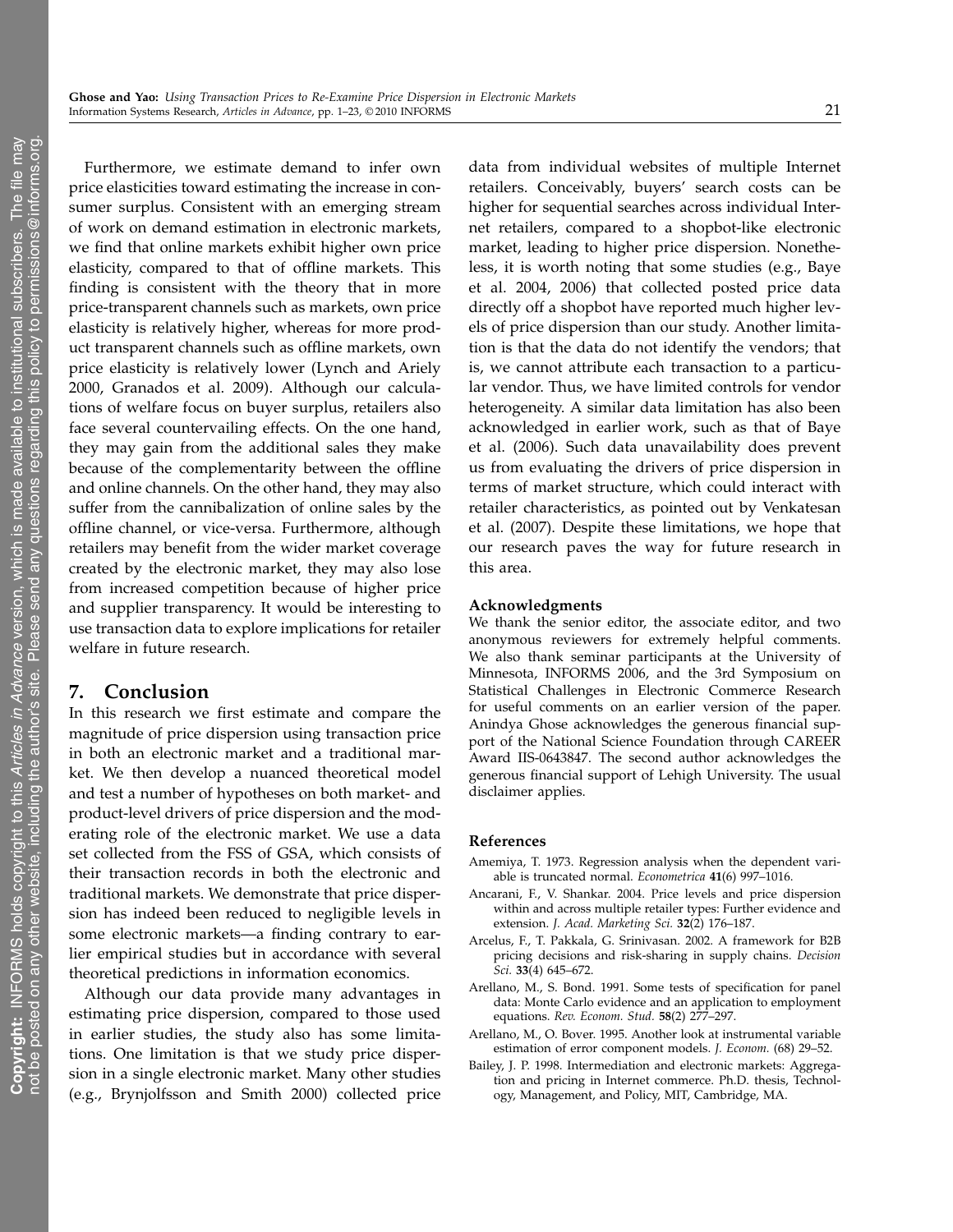- Bailey, J., S. Faraj, Y. Yao. 2007. The road more traveled: Web traffic and price competition in Internet retailing. Electronic Markets 17(1) 56–67.
- Bakos, J. Y. 1997. Reducing buyer search costs: Implications for electronic marketplaces. Management Sci. 43(12) 1676–1692.
- Bapna, R., W. Jank, G. Shmueli. 2008. Consumer surplus in online auctions. Inform. Systems Res. 19(4), 400–416.
- Barron, J., B. Taylor, J. Umbeck. 2004. Number of sellers, average prices, and price dispersion, Internat. J. Indust. Organ. 22(8–9) 1041–1066.
- Baye, M. R., J. Morgan, P. Scholten. 2003. The value of information in an online consumer market. J. Public Policy Marketing 22 17–25.
- Baye, M. R., J. Morgan, P. Scholten. 2004. Price dispersion in the small and in the large: Evidence from an Internet price comparison site. J. Indust. Econom. 52(4) 463–496.
- Baye, M. R., J. Morgan, P. Scholten. 2006a. Persistent price dispersion in online markets. D. Jansen, E. Elgar, eds. The New Economy. University of Chicago Press, Chicago, 122–143.
- Baye, M. R., J. Morgan, P. Scholten. 2006b. Information, search, and price dispersion. Handbook of Economics and Information Systems. Elsevier, Amsterdam.
- Baylis, K., J. Perloff. 2002. Price dispersion on the Internet: Good firms and bad firms, Rev. Indust. Organ. 21 305–324.
- Berry, S. 1994. Estimating discrete-choice models of product differentiation. RAND J. Econom. 25(2) 242–262.
- Betancourt, R., D. Gautschi. 1993. Two essential characteristics of retail markets and their economic consequences. J. Econom. Behav. Organ. 21(3) 277–294.
- Blundell, R., S. Bond. 1998. Initial conditions and moment restrictions in dynamic panel data models. J. Econom. 87 115–143.
- Borenstein, S. 1989. Hubs and high fares: Dominance and market power in the U.S. airline industry. RAND J. Econom. 20(3) 344–365.
- Brown, J., A. Goolsbee. 2002. Does the Internet make markets more competitive? Evidence from the life insurance industry. J. Political Econom. 110(3) 481–507.
- Brynjolfsson, E., M. D. Smith. 2000. Frictionless commerce? A comparison of Internet and conventional retailers. Management Sci. 46(4) 563–585.
- Brynjolfsson, E., Y. Hu, M. D. Smith. 2003. Consumer surplus in the digital economy: Estimating the value of increased product variety at online booksellers. Management Sci. 49(11) 1580–1596.
- Cachon, G., C. Terwiesch, Y. Xu. 2007. On the effects of consumer search and firm entry in a multiproduct competitive market. Marketing Sci. 461-473.
- Cao, Y., T. Gruca. 2004. The influence of pre- and post-purchase service on prices in the online book market. J. Interactive Marketing 18(4) 51–62.
- Cao, Y., T. Gruca, B. Klemz. 2003. Internet pricing, price satisfaction, and customer satisfaction. Internat. J. Electronic Commerce 8(2) 31–50.
- Chellappa, R. K., R. G. Sin, S. Siddarth. 2010. Priceformats as a source of price dispersion: A study of online and offline prices in the domestic U.S. airline market. Inform. Systems Res. Forthcoming.
- Chen, P. Y., L. Hitt. 2003. Understanding price dispersion in Internet-enabled markets. Working paper, Wharton School of Business, University of Pennsylvania, Philadelphia.
- Chevalier, J., A. Goolsbee. 2003. Measuring prices and price competition online: Amazon and Barnes and Noble. Quant. Marketing Econom. 1(2) 203–222.
- Clay, K., C. H. Tay. 2001. Cross-country price differentials in the online textbook market. Working paper, Carnegie Mellon University, Pittsburgh.
- Clay, K., R. Krishnan, E. Wolff. 2001. Prices and price dispersion on the Web: Evidence from the online book industry. J. Indust. Econom. 49(4) 521–539.
- Clay, K., R. Krishnan, E. Wolff, D. Fernandes. 2002. Retail strategies on the Web: Price and non-price competition in the online book industry. J. Indust. Econom. 50(3) 351–367.
- Clemons, E. K., S. P. Reddi. 1993. The impact of information technology on the organization of economic activity: The "move to the middle" hypothesis. J. Management Inform. Systems 10(2) 9–36.
- Clemons, E. K., I. H. Hann, L. Hitt. 2002. Price dispersion and differentiation in online travel: An empirical investigation. Management Sci. 48(4) 534–549.
- Dinlersoz, E. M., H. Li. 2006. The shipping strategies of Internet retailers: Evidence from Internet book retailing. Quant. Marketing Econom. 4(4) 407–438.
- Ellison, G., S. F. Ellison. 2005. Search, obfuscation, and price elasticities on the Internet. Working paper, Sloan School of Management, MIT, Cambridge.
- Erevelles, S., E. Rolland, S. Srinivasan. 2001. Are prices really lower on the Internet? An analysis of the vitamin industry. Working paper, University of California, Riverside, Riverside, CA.
- Ford, D. 2002. The Business Marketing Course: Managing in Complex Networks. Wiley, Chichester, UK.
- Forman, C., A. Ghose, A. Goldfarb. 2009. Competition between local and electronic markets: How the benefit of buying online depends on where you live. Management Sci. 55(1) 47–57.
- Garbade, K., W. Silber. 1976. Price dispersion in the government securities market. J. Political Econom. 84(4) 721-740.
- Gatti, R., P. Kattuman. 2003. Online price dispersion within and between seven european countries. Advances in Applied Microeconomics, Economics of the Internet and e-Commerce, Vol. 12. Elsevier Science, Amsterdam, 89–102.
- Ghose, A., T. Mukhopadhyay, U. Rajan. 2007. The impact of Internet referral services on a supply chain. Inform. Systems Res. 18(3) 300–319.
- Ghose, A., M. D. Smith, R. Telang. 2006. Internet exchanges for used books: An empirical analysis of product cannibalization and welfare impact. Inform. Systems Res. 17(1) 3–19.
- Gottlieb, M. 1959. Price and value in industrial markets: Econom. J. 69(273) 22–38.
- Granados, N., A. Gupta, R. J. Kauffman. 2009. Online and offline demand and price elasticities: Evidence from the air industry. Working Paper 2009-04, Management Information Systems Reserach Center, University of Minnesota, Minneapolis– St. Paul, http://misrc.csom.umn.edu/workingpapers/.
- Greene, W. H. 1999. Econometric Analysis. Prentice Hall, Upper Saddle River, NJ.
- Grewal, D., H. Marmorstein. 1994. Market price variation, perceived price variation, and consumers' price search decisions for durable goods. J. Consumer Res. 21(3) 453–460.
- GSA. 2001. Annual report. Accessed September 2007, http://www. gsa.gov.

 $\geq$